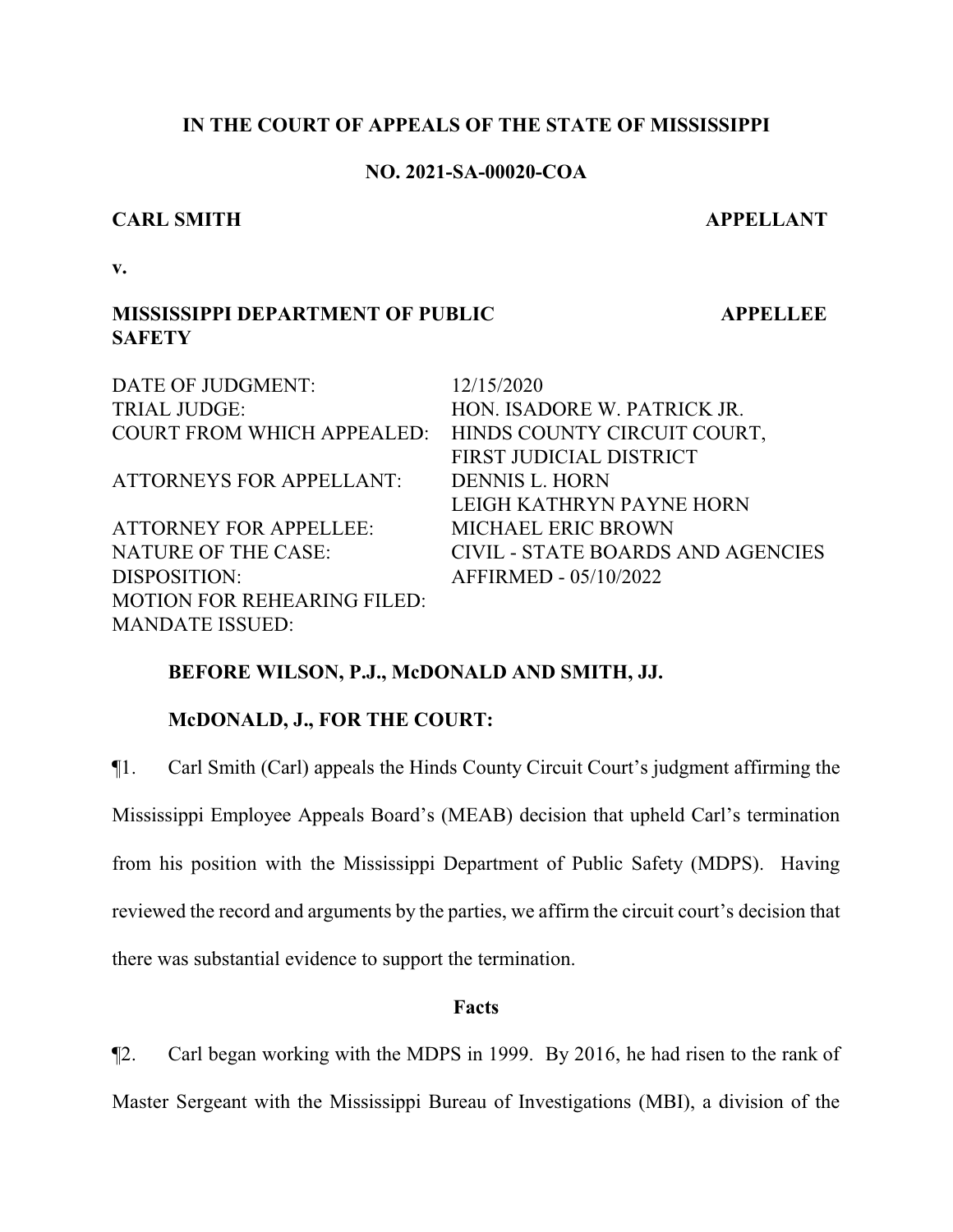Mississippi Highway Safety Patrol (MHSP), which is a division of the MDPS. Carl was also a major in the Army National Guard, which he joined in 1997 after serving in the Marines from 1992 to 1997.

¶3. Carl married his wife, Kendyl, on August 12, 2014. They lived with her daughter (his stepdaughter), P.D.,<sup>1</sup> and their daughter, K.S., in Mississippi until May of 2016 when Carl was detailed by the Guard to Arlington, Virginia. Carl left for Virginia, and Kendyl and the children followed him shortly thereafter.

¶4. According to Carl, when he and Kendyl were dating, Kendyl told him about her prior abuse of a medication, Adderall. After she assured him that she no longer had a drug-abuse problem, they married. However, after their move to Virginia, Carl said he saw Kendyl taking more than her prescribed dose of Adderall on several occasions. According to Carl, she also tried to visit different doctors to secure more Adderall after her prescriptions ran out. $2$ 

¶5. Kendyl became dissatisfied with their life in Virginia, and her mental state declined due to her addiction to Adderall. After gaining employment at a bank and working for a day, she and the children returned to Mississippi on October 13, 2016. Carl only learned that she and the children had left when he returned from work that day.

¶6. The marriage deteriorated after this in spite of the parties' attempts to reconcile. Although Carl was in Virginia, he admitted that he had Kendyl followed in Mississippi and

 $<sup>1</sup>$  To protect their privacy, the children will be referred to by their initials.</sup>

 $2$  The record does not reflect the condition for which Kendyl was taking this medication.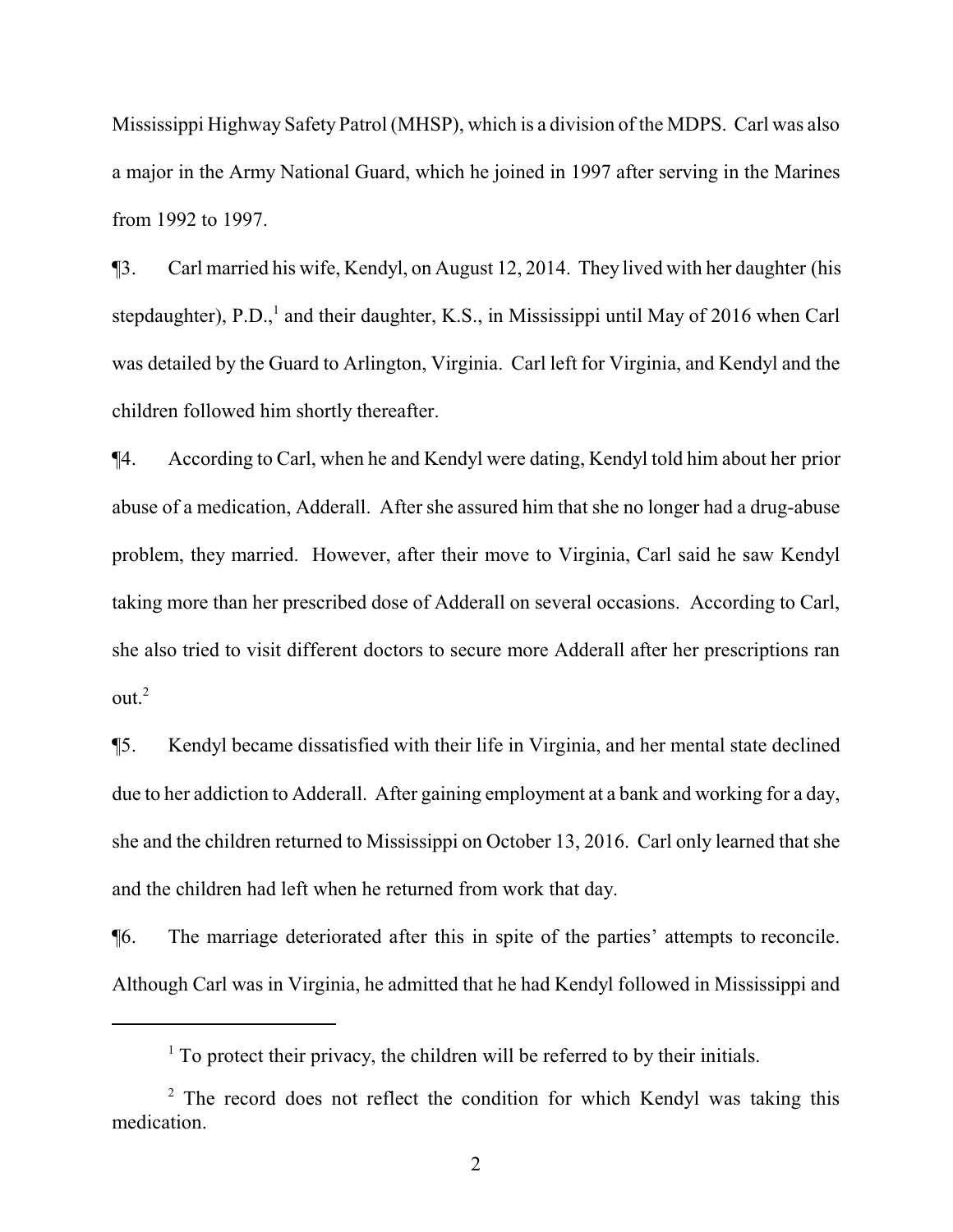discovered several instances of her infidelity with different men. At the time, Carl had both a State-issued cell phone through the MBI and his personal cell phone with him. Carl admitted that after learning of Kendyl's infidelity, he called her and sent her multiple angry texts from both his State-issued cell phone and his personal cell phone. He felt Kendyl was misleading him because her unfaithfulness contradicted her words of love to him.

¶7. During this time, Carl sent Kendyl text messages from both phones and messages through a messaging app. He also sent emails and posted items concerning her on Facebook. The texts were full of expletives, demeaning language ("Idiot, you are the sorriest [expletive deleted] human being I've ever [expletive deleted] met." ) and veiled threats ("I'm filing extortion charges against you . . . . I'm going to make sure everybody knows every immoral and illegal thing you have ever done."). Carl said that he hated her and her whole "[expletive deleted]" family. In another text, he said that the MHSP could not do anything to him because he was on his own phone and on military leave: "I don't belong to them." Numerous times, Kendyl would not answer his calls, and the record contained pages of numerous repetitive calls, reflecting the harassing nature of Carl's communications. At one point, Kendyl messaged Carl to take down the accusations against her that he had put on Facebook, to which he responded that she should just kill herself and do their daughter a favor before she is exposed to diseases. Despite her request, Carl continued to post on Facebook that Kendyl had been unfaithful, saying, "she is working on number eight (that I know of) for the year! Names available on request!"

¶8. On February 28, 2017, Carl sent an email to Kendyl's father, Dwight Myrick; her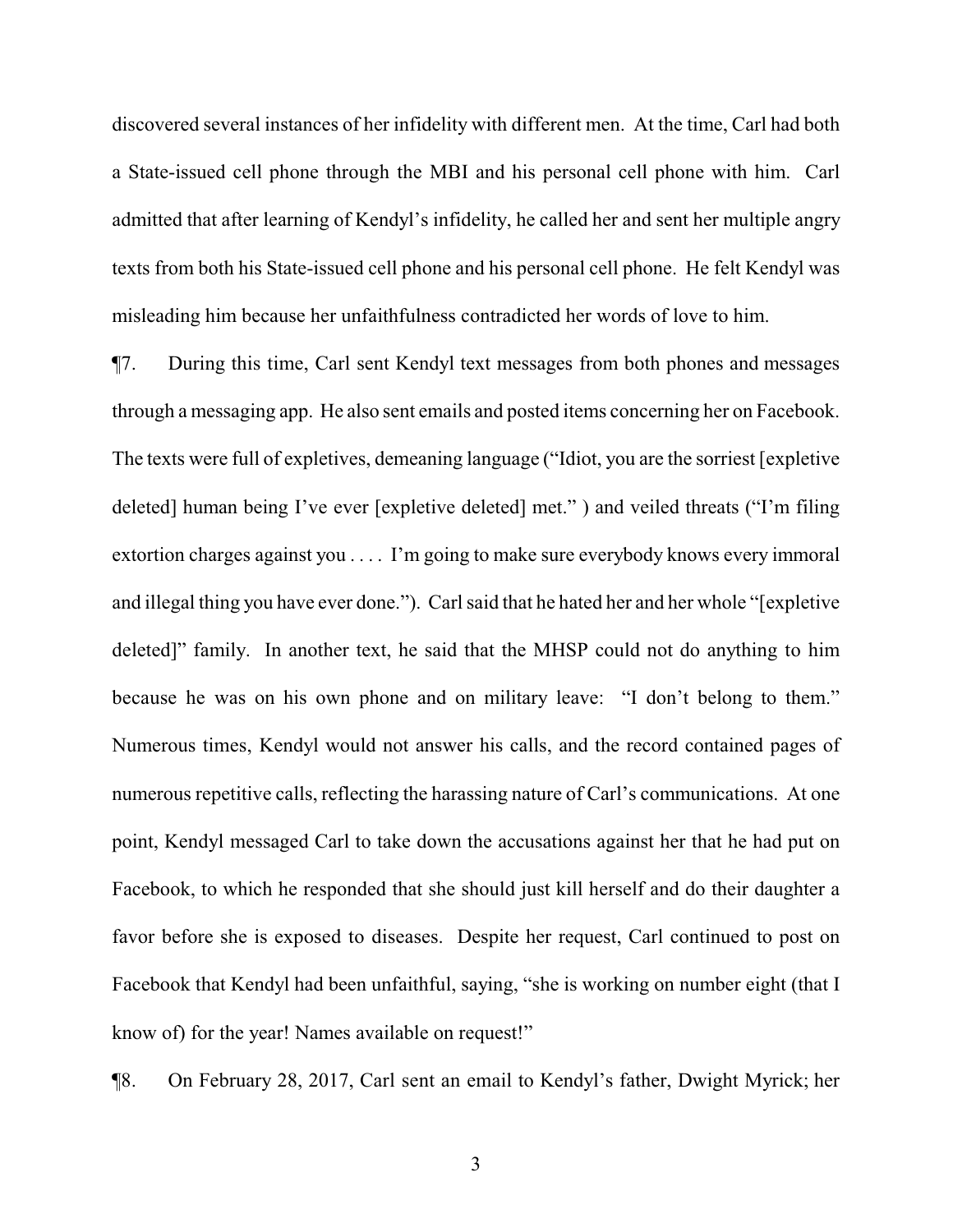mother; and her sister in which he essentially expressed his frustration and anger with Kendyl. In this email, he referred to several instances of Kendyl's infidelity and accused her of neglecting their child. He said that he had Kendyl followed and learned that she was visiting areas associated with high drug trafficking.

¶9. Myrick contacted the MHSP to complain aboutthe harassing text messages and emails that Carl had sent to him and others, including Kendyl. Based on this complaint, on March 1, 2017, Major Jimmy Herzog from the MBI appointed Captain LeCarus D. Oliver to investigate the allegations. Oliver met with Myrick to gather more information. Following this meeting, Myrick forwarded Oliver the email Carl had sent to him in addition to several of the texts between Carl and Kendyl.

¶10. Oliver also interviewed Krystle Goforth, a friend of Kendyl's, who provided Oliver with a text that she had received from Carl that was sent from his State-issued cell phone. In it Carl accused her of helping Kendyl to engage in her illicit affairs. He detailed what his investigator had learned, how some man picked Kendyl up at the library, and how she went somewhere with this man until one in the morning. According to the message, Kendyl then went to a drug neighborhood for an hour. Carl told Goforth that he was a criminal investigator and that he intended to make sure that everyone who helped Kendyl "pays for it." He stated, "I will not rest until I find out everything that she has been doing. And if I have to take you down in the process, so be it." Goforth told Oliver that she felt threatened by Carl.

¶11. Carl and Kendyl divorced in May 2017 while Carl was still in Virginia. However,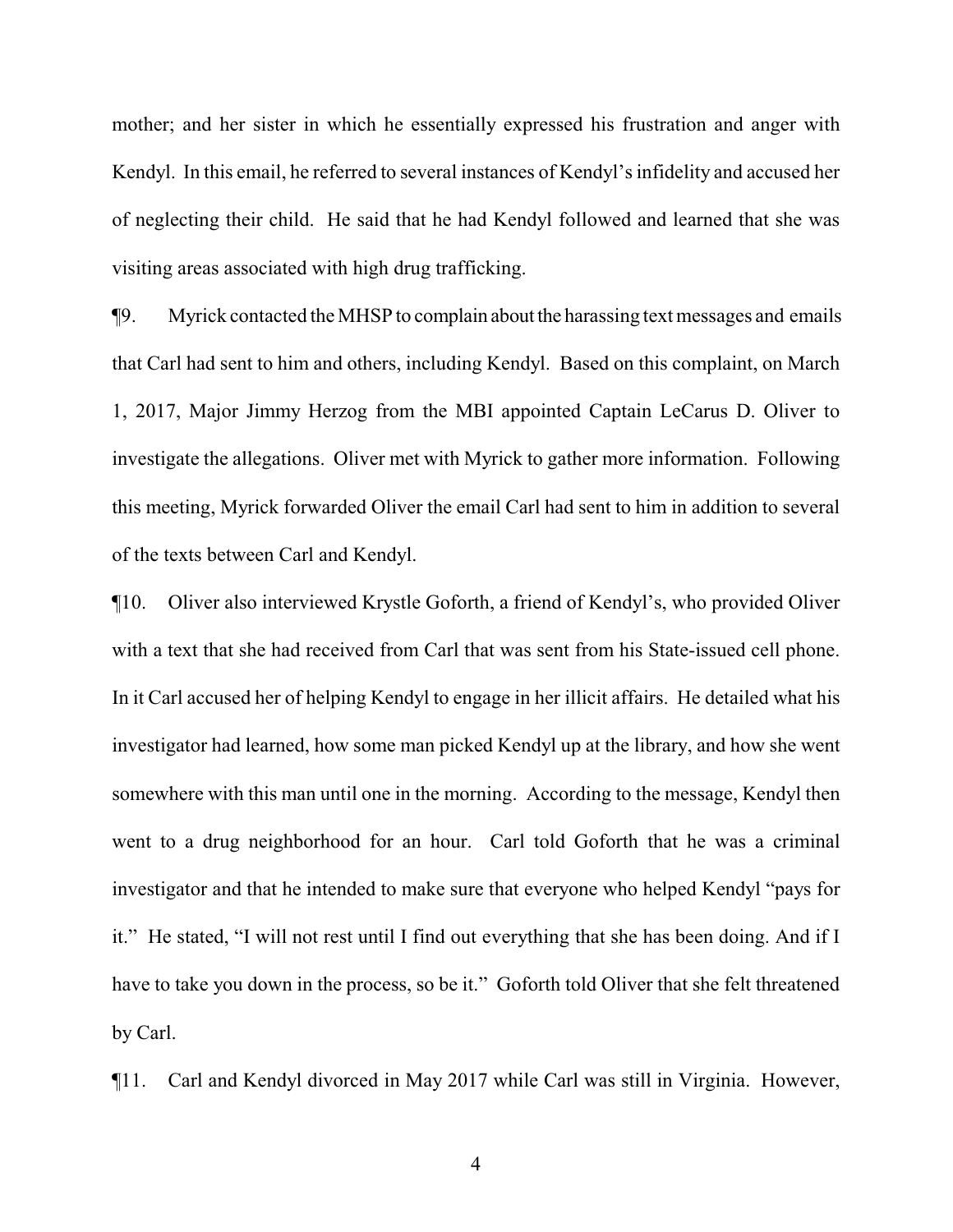they continued to have contact thereafter, including texts from Carl that Kendyl felt were harassing. Carl continued posting troublesome messages on social media directed toward Kendyl.

¶12. On May 25, 2017, Kendyl filed charges against Carl in the Justice Court of Attala County, Mississippi, for telephone harassment. The affidavit for these charges signed by Kendyl stated that Carl "did wilfully and unlawfully by means of telecommunication make obscene, lewd, harassing, and profane language with intent to abuse, threaten, and harass a party to a telephone conversation from October 2016 to May 2017."

¶13. Kendyl told Carl about the justice-court charges that she had filed while he was driving to Mississippi to visit her and the children for the weekend. Prior to his arrival, Carl talked to an investigator from the Attala County Sheriff's Department who told him to go to the sheriff's department and that he would be allowed to bond out. But upon his arrival, Carl was arrested and detained at the Leake County Jail for twenty-four hours.

¶14. After this, Carl texted Kendyl, threatening to file charges against her for keying his truck if she did not drop the charges she had filed against him. He told her that she could face a year in jail and have to pay back \$5,500 in damages, "so just keep that in mind in case you are thinking about not dropping the charges. I'm not wanting to hurt you in anyway, but if you continue to try to hurt me in my career, then I will have to follow through with those charges." Kendyl filed additional charges against Carl for these harassing communications as well. $3$ 

<sup>&</sup>lt;sup>3</sup> On October 4, 2017, an arrest warrant was issued for Carl by the Justice Court of Attala County for additional telephone harassment charges. However, Carl was not arrested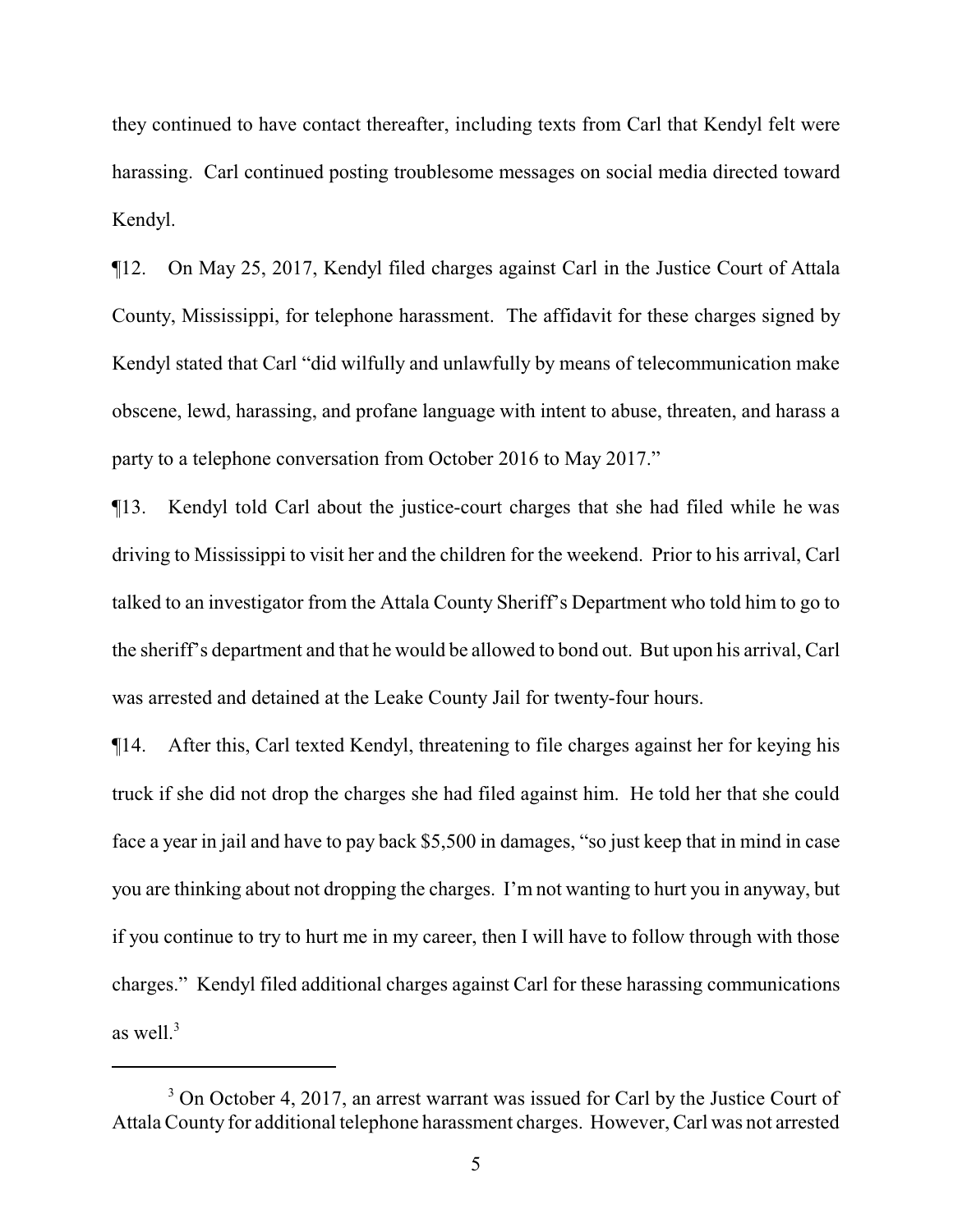¶15. Shortly after their divorce, Kendyl went to a rehabilitation center in Navarre, Florida, for treatment of her Adderall addiction. During her three-week stay at the center, Carl filed a petition in chancery court to obtain custody of his daughter. The petition was granted, and Carl was awarded custody of K.S. in July 2017. After Carl obtained custody of K.S., he brought her from Mississippi to live with him in Virginia.

¶16. After completing rehab, Kendyl returned to Mississippi. Although she still struggled with her addiction issues upon her return, Kendyl said she managed to completely end this habit by November 2017. The couple reconciled, and Kendyl returned to Virginia to live with Carl.

¶17. Carl's National Guard deployment ended on December 31, 2017, and the family returned to Mississippi. Carl and Kendyl remarried on January 23, 2018. During their remarriage, another child was born on November 13, 2018.

¶18. While the justice-court charges were pending, Oliver continued his investigation of Myrick's complaint. Carl was instructed to surrender his State-issued cell phone,<sup>4</sup> from which another MBI agent, Captain Carl P. Green, extracted data. Oliver confirmed that some of the messages had been sent from Carl's State-issued cell phone. He also learned that the SIM card had been removed or exchanged with another SIM card at some point. MBI personnel were not allowed to switch SIM cards in their State-issued phones. Carl later

for these additional charges. The record contains no information on the outcome of these charges.

<sup>&</sup>lt;sup>4</sup> The directive was issued by Anthony Schmidt from the MDPS Legal Division on January 3, 2018, ten months after the MBI began investigating Carl. Carl was also ordered to surrender his State-issued laptop.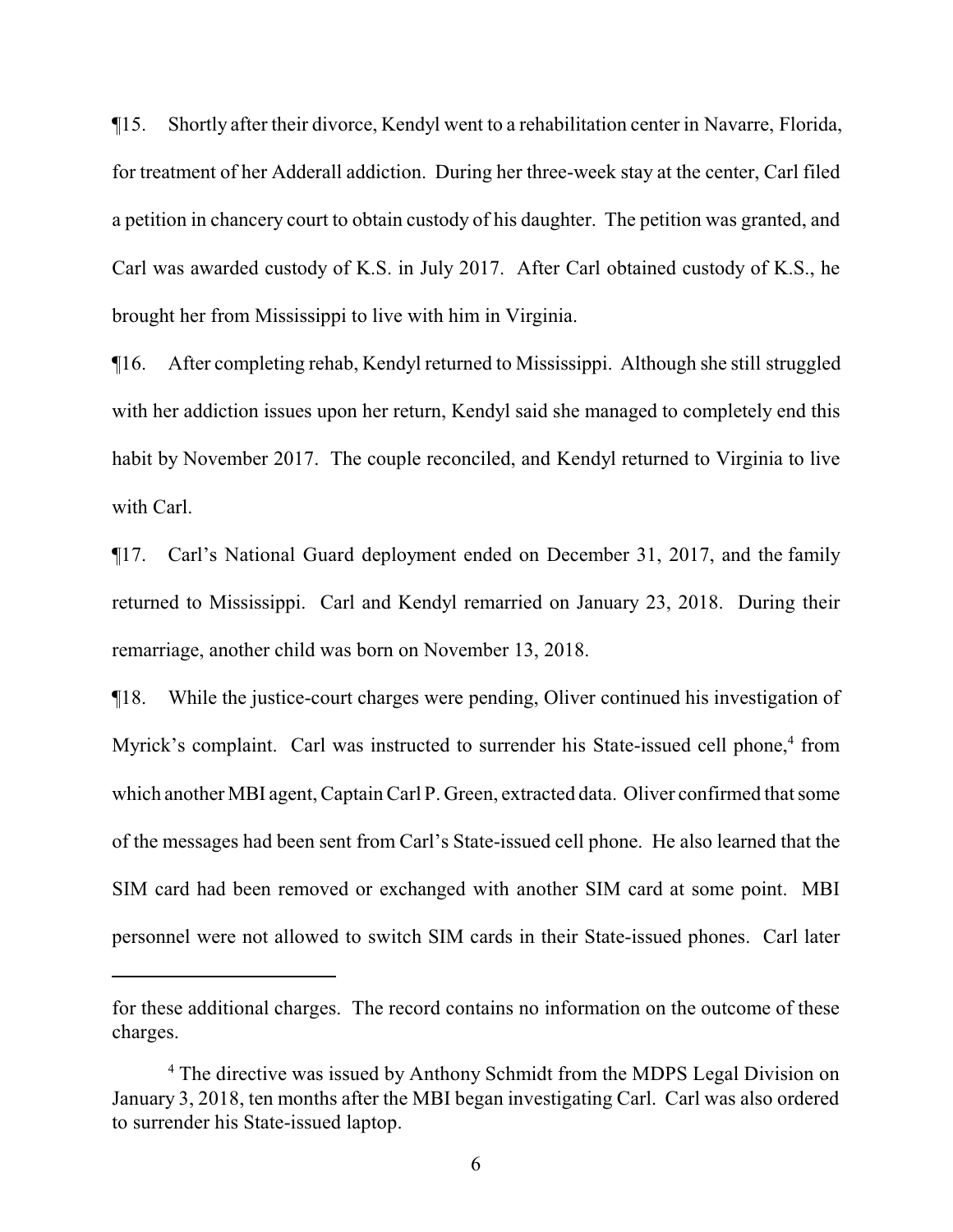admitted that he had taken the SIM card out of the State-issued phone to temporarily replace it with Kendyl's SIM card because her phone had not been working at the time. Carl did not produce the laptop as ordered, saying that it was in his personal storage and that he had no possession of it. However, the letter ordering Carl to produce the laptop specifically stated that if he had a problem retrieving the laptop from storage to notify MDPS, and it would assist Carl in obtaining it.

¶19. Oliver also obtained the justice-court charges and supporting materials (copies of the texts and posts) and documents related to Carl's arrest and conviction, along with the text messages that Carl sent Kendyl following his arrest on those charges. Oliver prepared and submitted a report of his investigation to his superiors.

¶20. On January 11, 2018, MBI sent Carl a "Notice Letter" with an attached "Narrative Statement of Charges," citing him for violating his duties as an employee. The letter notified him of the date of a hearing at which the validity of the charges against him would be determined. The "Narrative Statement of Charges" outlined four different Group III offenses that MBI contended that Carl had violated. These offenses included:

- 1. Group III, #12. Unauthorized use or misuse of State property or records.
- 2. Group III, #13. An act or acts of conduct, including, but not limited to, the arrest or conviction for a felony or misdemeanor, occurring on or off the job which are plainly related to job performance and are of such nature that to continue the employee in the assigned position could constitute negligence in regard to the agency's duties to the public or other State employees.
- 3. Group III, #14. An act or acts of conduct occurring on or off the job which are plainly related to job performance and are of such nature that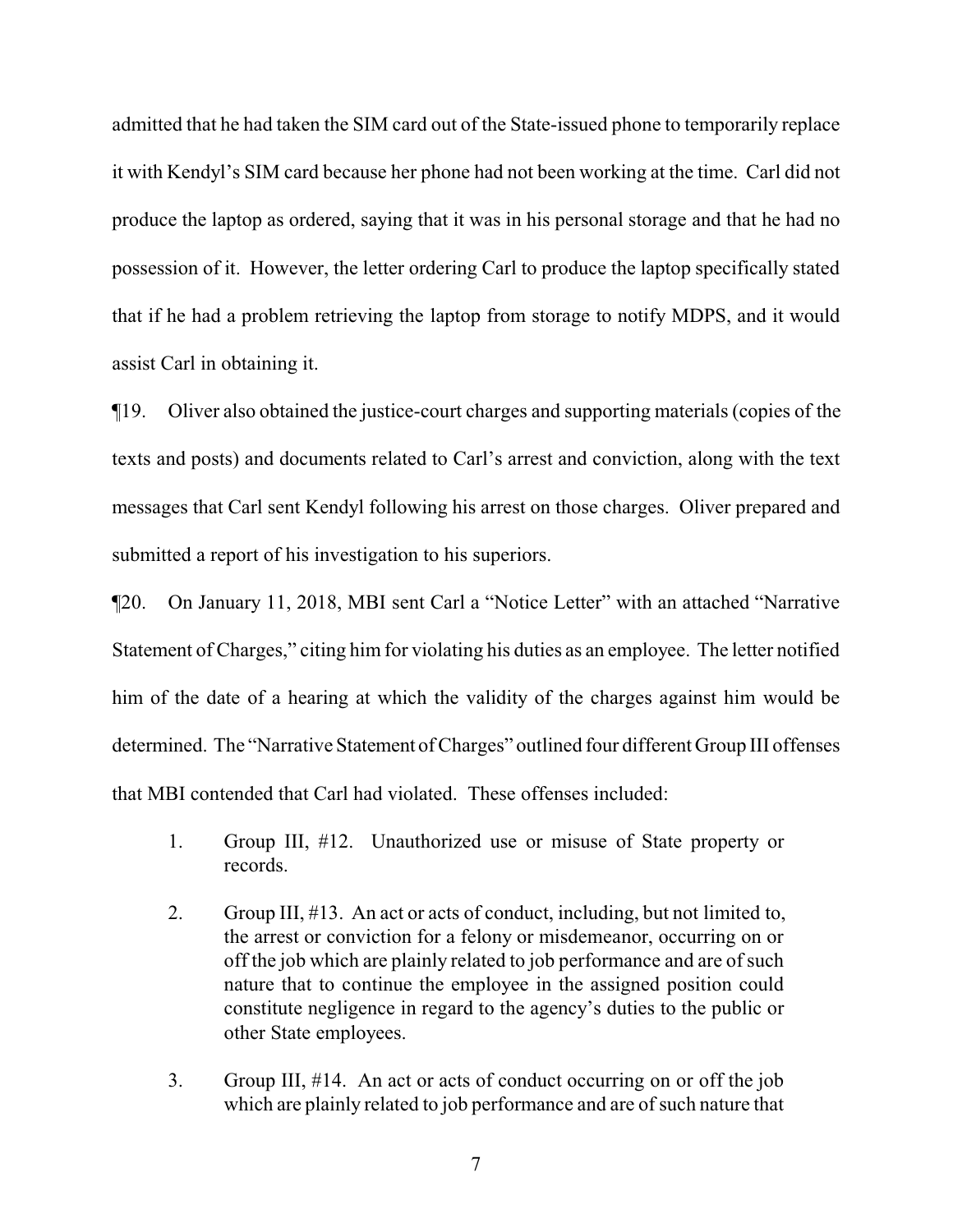to continue the employee in the assigned position could constitute negligence in regard to the agency's duties to the public or other State employees.

4. Group III, #19. Willful violation of [Mississippi State Personnel Board (MSPB)] policies and procedures,including, but not limited to: creating or participating in discrimination in the workplace or a hostile work environment; refusing to cooperate and/or giving a false statement in an investigation of possible violation of MSPB policies and procedures.

The notice included a "Facts" section, which read:

In May of 2017, [Master Sergeant (MSGT)] Smith was charged and arrested for cyberstalking and telephone harassment by the Attala County Sheriffs Department. An internal Affairs investigation revealed that MSGT Smith sent some of these harassing messages from his State issued cell phone and possibly from his State issued laptop. In October, 2017, subsequent to his May, 2017 arrest, an arrest warrant was issued MSGT Smith for additional telephone harassment charges. MSGT Smith was served and arrested in early January, 2018 for these additional charges. The aforementioned criminal charges are pending against MSGT Smith for his continuing harassing behavior.

As part of MDPS' investigation, on January 3, 2018, MSGT Smith was instructed to turn in his cellphone and laptop to his supervisor or Internal Affairs within five (5) days in effort to cooperate with their investigation or additional charges would be brought.

MSGT Smith failed to cooperate and has not turned in his laptop to this date. Based upon the above it is very evident MSGT Smith's behavior constituted violations of MSPB Group #12, #13, #14, and #19 Offenses as referenced in the Narrative Statement of Charges.

¶21. Carl's MHSP/MDPS hearing convened on February 21, 2018. There is no transcript

of this proceeding in the record, but after the hearing, the director of the MHSP entered a

"Special Order" terminating Carl. The order noted that Carl had been served with the

"Narrative Statement of Charge" and advised of his right to a disciplinary hearing, which

Carl elected to have. The order then stated: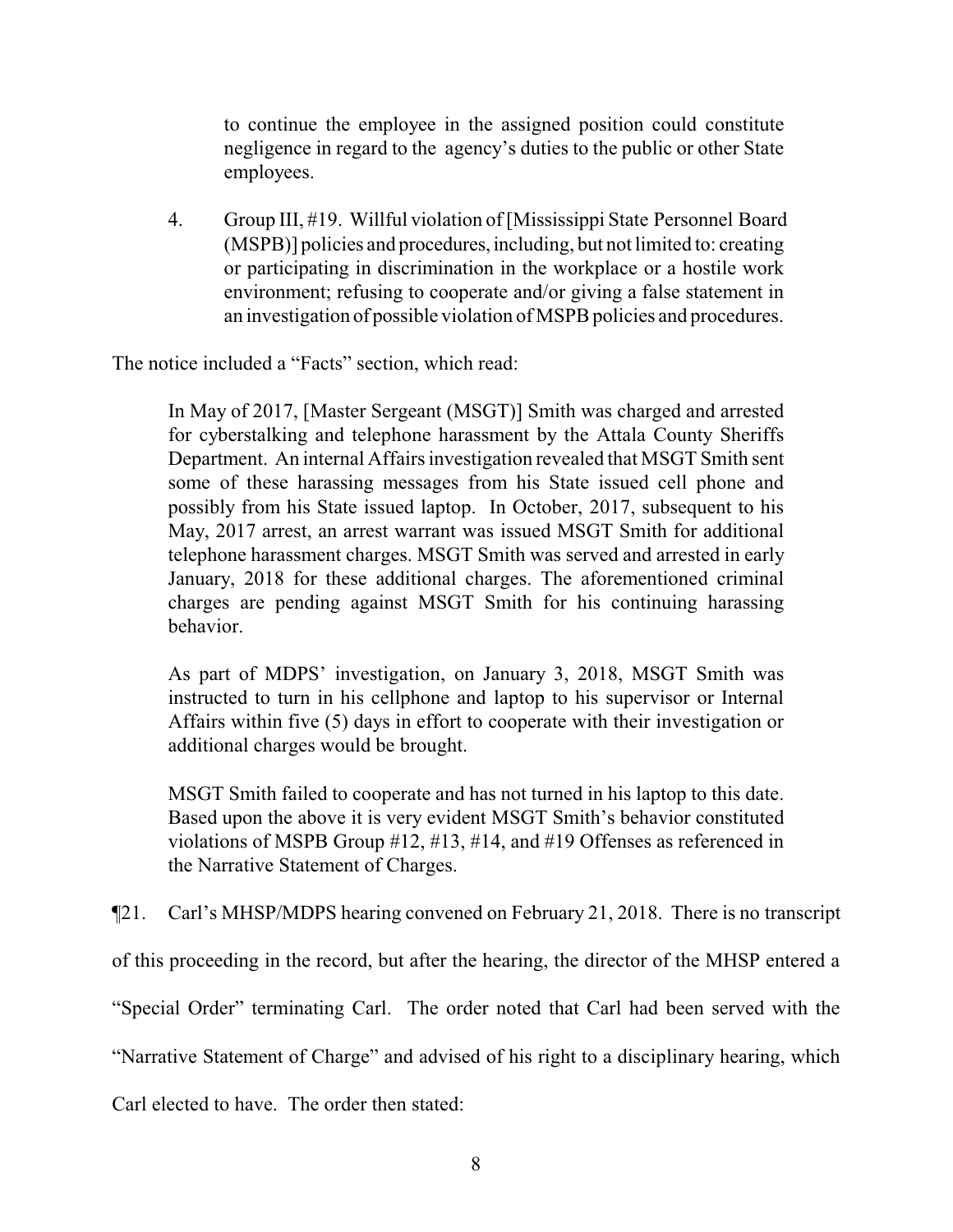At the conclusion of the hearing after all parties presented their case and witnesses, the Hearing Officer determined a founded basis for violation of MSPB Policy Group III #12, #13, and #14 offenses. After reviewing the facts and documentation as presented above I have determined that there is good cause for the following disciplinary decision, to wit:

• Your employment is terminated effective immediately.

The order included a notice to Carl of his right to appeal the termination decision to the MEAB.

¶22. Carl filed his appeal to the MEAB on March 9, 2018. In it he requested full reinstatement of his employment to the position he held at the time of the termination. On August 7, 2018, the MEAB set the matter for hearing on October 24, 2018. Following this notice, the MDPS submitted a witness list identifying those who would testify at the hearing. These witnesses included Oliver, Captain Carl P. Green, Lieutenant Roger E. Moore, and Master Sergeant Matthew P. Hale. At Carl's request, the MEAB continued the hearing and reset it for March 29, 2019.

¶23. Meanwhile, Kendyl tried to drop the May 2017 justice-court charges that she filed against Carl. After Carl was found guilty of these charges in the Attala County Justice Court, he appealed his conviction to the Attala County Circuit Court. On March 14, 2019, the circuit court met with the parties and questioned Kendyl, who wanted the charges dismissed. After determining that Kendyl's decision was knowingly and intelligently made and that no threats of physical violence had been made toward her, the circuit court dismissed the charges against Carl. Thereafter, a formal order of dismissal was entered on April 12, 2019. ¶24. At the March 29, 2019 MEAB hearing, Oliver, Carl, and Kendyl testified to the facts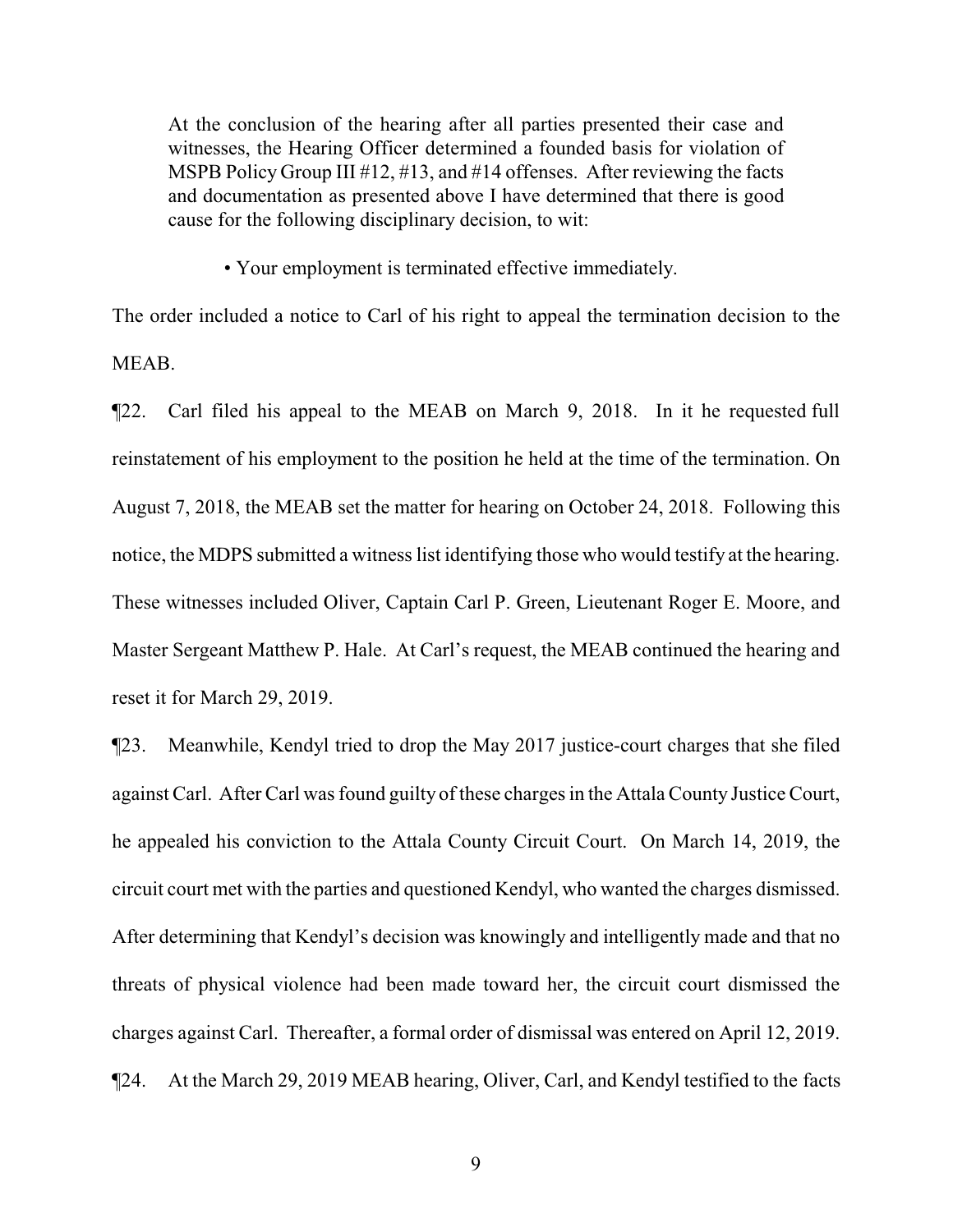set out above, including the circuit court's dismissal of the charges against Carl. Additionally, Oliver testified that employees did occasionally use their State-issued phones for personal calls but "not to break the law." He further testified:

- Q. All right. Let's go to Group 3, number 14, where it says: "An act or act of conduct occurring on or off the job which are plainly related to job performance and are of such a nature that to continue, the employee in the assigned position would constitute negligence in regard to the Agency's duties to the public or other state employees." Did you conclude whether your investigation confirmed or denied that charge?
- A. Confirm.
- Q. And how was it confirmed?
- A. Well, just by the nature of the text messages, the threats to Mr. Myrick and their family, the threat to Crystal Goforth.
- Q. What is the difference between the threats that were made to Crystal Goforth versus the threats or messages that were sent to Kendyl Smith?
- A. Kendyl was his wife. They were going through -- like I said, it appears that they were going through a rough patch in their relationship. And Crystal Goforth, she was just a citizen, and he used his State cell phone to threaten a citizen by telling her that he was a criminal investigator, and he wanted to make sure that she should pay for helping Kendyl conduct her whoring around.

Exhibits entered included the "Narrative Statement of Charges," the special order terminating Carl's employment, the justice-court arrest warrant with Kendyl's affidavit, Oliver's statement, messages sent from the State-issued phone, messages sent from other sources, the email chain from Carl to Kendyl's family, additional messages sent byCarl, the circuit court order dismissing the harassment charges against Carl, and the directive requesting Carl to surrender his State-issued cell phone and laptop. After the hearing, counsel for Carl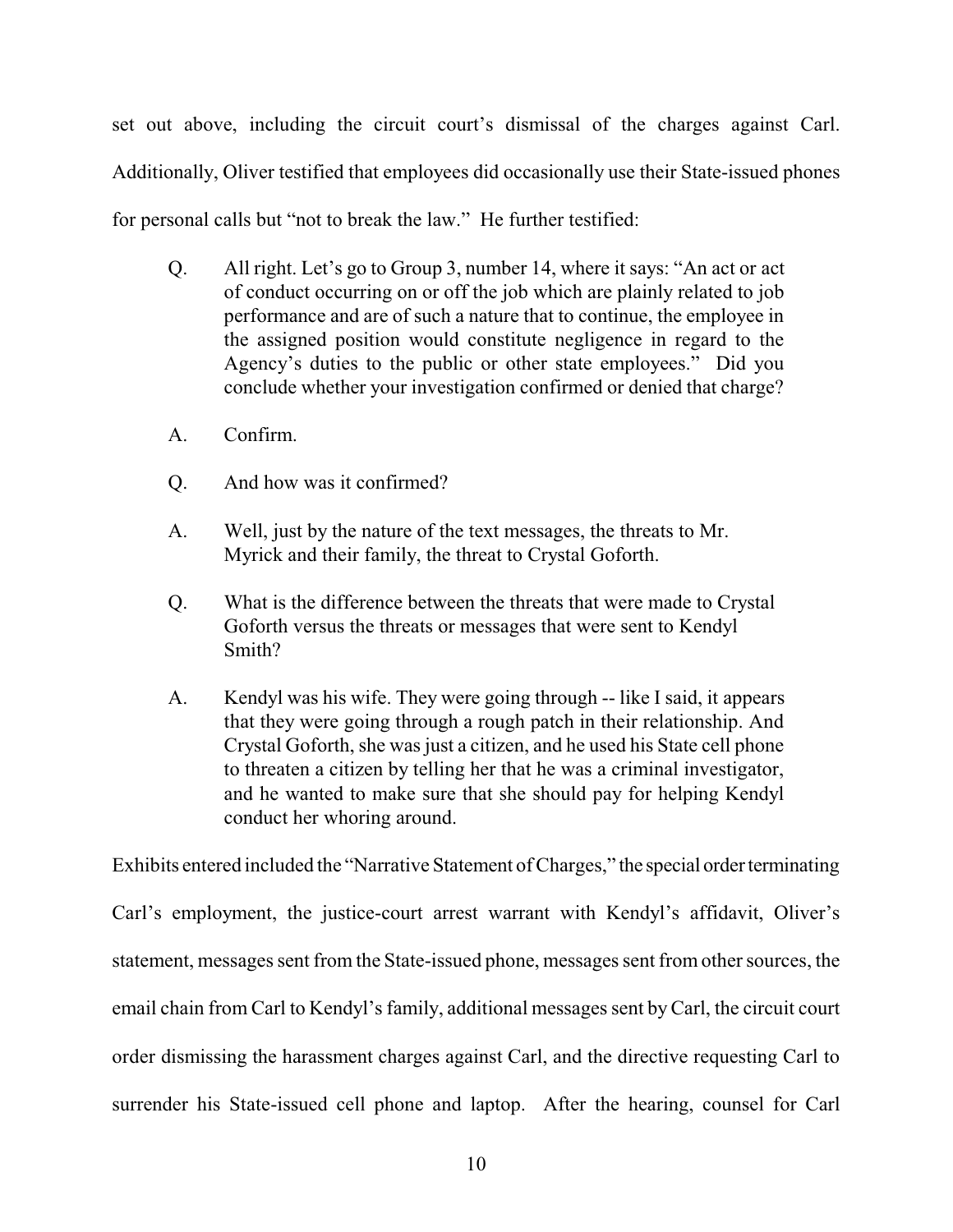submitted a hearing memorandum to the MEAB on April 29, 2019.

¶25. The MEAB hearing officer issued an order on May 20, 2019. It pointed out that Carl had been represented by counsel at the hearing before the MEAB and identified the three Group III offenses used as the basis for Carl's termination. The hearing officer recognized that the genesis of events leading to Carl's termination were arguments he had with his wife via text and messages on social media such as Facebook. These formed the basis of the charges of telephone harassment in justice court for which Carl was convicted. The hearing officer said that it was "well settled law under the Mississippi State Personnel Board's Policy and Procedure Manual that state employees can be terminated for being charged, arrested or convicted of misdemeanor or felony charges." Although Carl was ultimately successful in getting the underlying charges dismissed in his appeal to circuit court, the hearing officer said the dismissal of the charges did not in any way affect the MDPS's decision to terminate Carl for the very serious improper Group III offenses: "The fact that he was charged with the aforementioned crimes is enough to terminate [Carl]." The hearing officer further found:

[T]he fact remains that [Carl] did indeed engage in conduct during the course of his relationship with Kendyl Smith that led to his being charged with a number of very serious Group III offenses. No evidence was really presented at the hearing to refute the charges against Smith concerning the things he did while he was employed with DPS.

The hearing officer affirmed the MHSP's decision and stated that Carl did indeed engage in conduct that led to his being charged with a number of very serious Group III offenses. ¶26. Carl appealed the MEAB order to the Hinds County Circuit Court on June 14, 2019. After briefing and argument, on December 11, 2020, the circuit court entered an order

11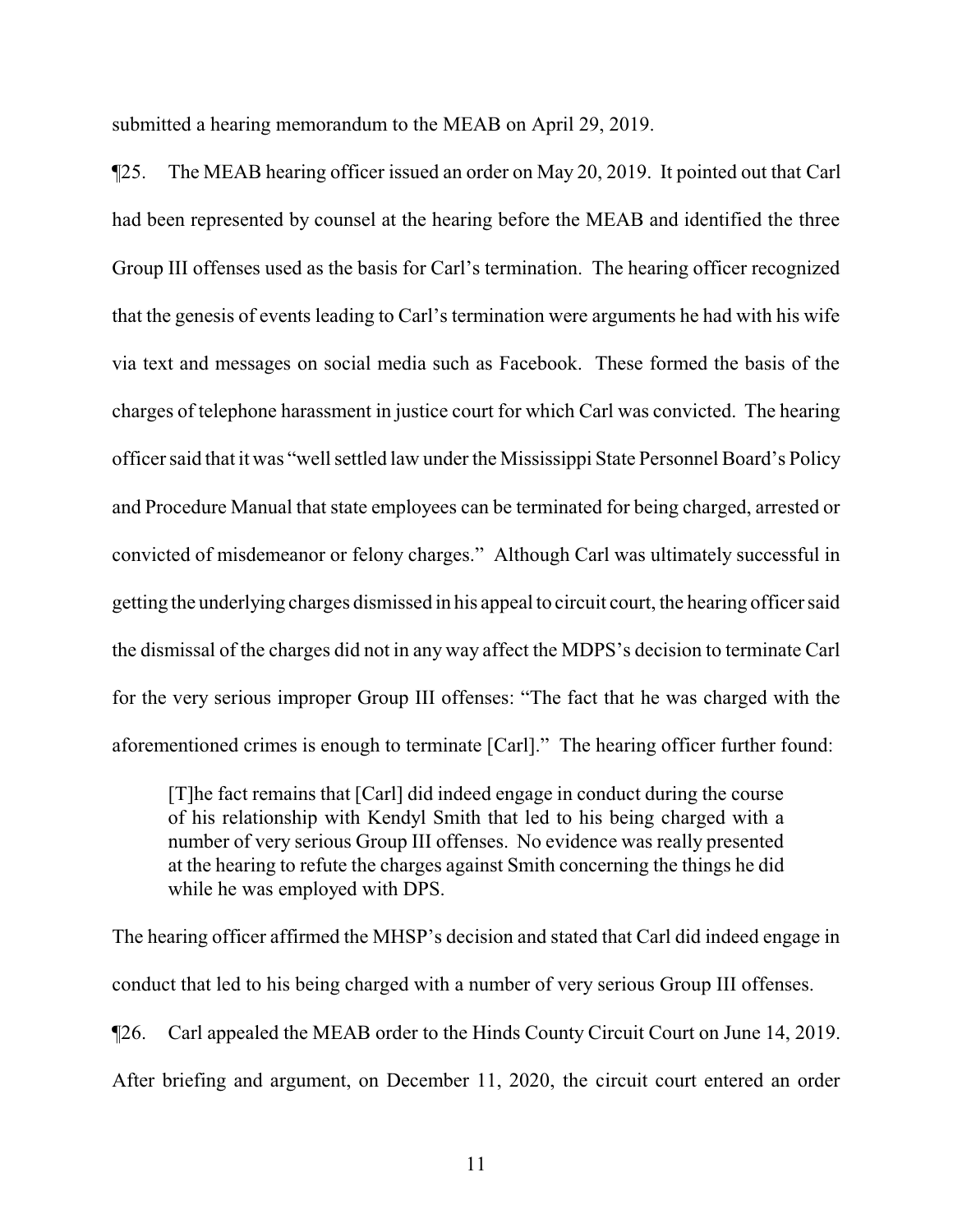affirming the decision of the MEAB, finding that substantial evidence "did exist" and was "presented to support the decision of the [M]EAB." Carl appealed from the circuit court decision on January 4, 2021.

- $\P$ 27. On appeal, Carl argues the following issues:<sup>5</sup>
	- 1. Whether his termination violated Employee Appeals Board Rule 9.3 and Carl's procedural and substantive due-process rights;<sup>6</sup>
	- 2. Whether interpersonal, unpublished communications between him and Kendyl can support cause for termination; and
	- 3. Whether uncorroborated hearsay can support his termination.

## **Standard of Review**

¶28. The scope of judicial review for administrative agency decisions is limited. The court reviewing an agency decision must affirm if "the decision was (1) supported by substantial evidence; (2) not arbitrary or capricious; (3) within the scope or power of the agency; and (4) not a violation of the aggrieved party's constitutional or statutory rights." *Miss. Dep't of Pub. Safety v. Smith*, 243 So. 3d 172, 174 (¶9) (Miss. 2018) (quoting *Ray v. Miss. Dep't of Pub. Safety*, 172 So. 3d 182, 187 (¶15) (Miss. 2015)). The reviewing court may not substitute its judgment for that of the agency or reweigh the facts of the case. *Alston v. Miss. Dep't of Empt. Sec*., 247 So. 3d 303, 308 (¶18) (Miss. Ct. App. 2017). "A rebuttable presumption

<sup>&</sup>lt;sup>5</sup> In the "Statement of Issues" portion of his brief, Carl lists eight issues, but he only argues three. Because Carl did not present any argument or authority for the other five, we will not address them. "Generally, a party's failure to cite any authority in support of an argument precludes this Court from addressing that argument on appeal." *Hale v. State*, 191 So. 3d 719, 724 n.1 (Miss. 2016).

 $6$  Carl clarifies in his argument that the rule he claims was violated is a rule in the Mississippi State Personnel Policy and Procedures manual.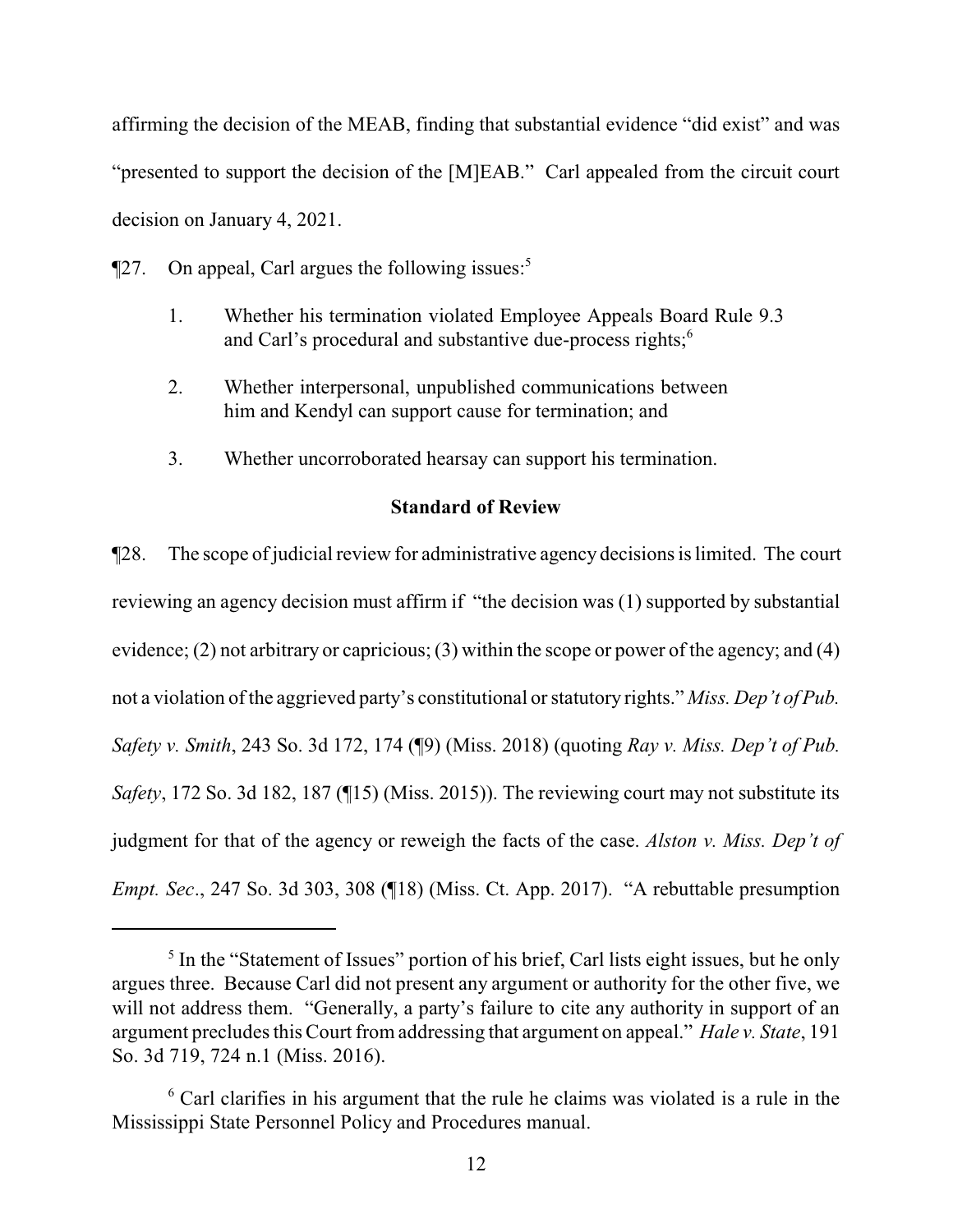exists in favor of the action of an administrative agency, and the burden of proof is on the party challenging an agency's action." *Pub. Emps.' Ret. Sys. v. Marquez*, 774 So. 2d 421, 425 (¶11) (Miss. 2000). This Court applies the same standard of review as the circuit court. *Id*. at 429 (¶32).

#### **Discussion**

## **I. Whether Carl's termination violated Mississippi State Personnel Board Rule 9.3 and Carl's substantive and procedural due-process rights.**

¶29. Carl contends that his substantive and procedural due-process rights were violated because he had no notice of the reasons the hearing officer ultimately relied upon for his termination. Carl also contends that his rights under MSPB Rule 9.3 were violated. MDPS counters that Carl was provided the necessary notice and due process under the law and rules.

## *A. Constitutional Substantive and Procedural Due Process*

¶30. "An essential principle of due process is that a deprivation of life, liberty, or property be preceded by notice and opportunity for hearing appropriate to the nature of the case." *Cleveland Bd. of Educ. v. Loudermill*, 470 U.S. 532, 542 (1985). If a public employee has a property right to continued employment, the State cannot deprive him or her of this property without due process. *Id*. at 538. Thus, the Court is tasked with determining (1) "whether the claimant possesses a constitutionally protected 'life, liberty or property interest," and if the claimant has such interest, (2) "'what process is required' before he may be deprived of that interest." *Fisher v. Jackson Cnty. Sheriff's Dep't*, 328 So. 3d 704, 714 (¶27) (Miss. Ct. App. 2021) (quoting *Burleson v. Hancock Cnty. Sheriff's Dep't Civil Serv.*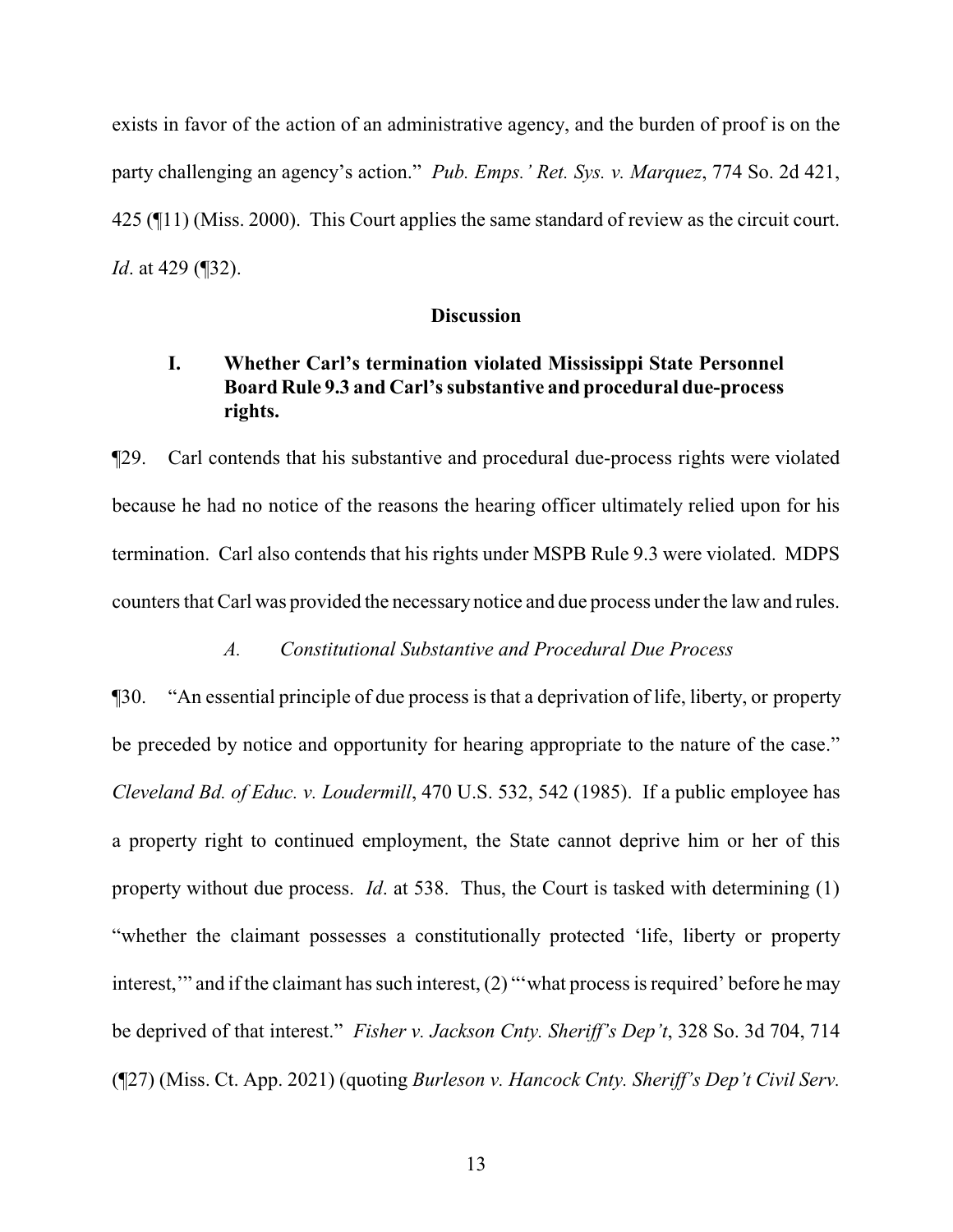*Comm'n,* 872 So. 2d 43, 49 (¶16) (Miss. Ct. App. 2003)). In *Ray v. Mississippi Department of Public Safety*, which dealt with the termination of a MSHP employee, the Mississippi Supreme Court held that "agency actions must provide minimum procedural due process, which requires (1) notice and (2) an opportunity to be heard." *Ray*, 172 So. 3d at 190 (¶31). ¶31. "Notice is effective if the employee receives an oral or written explanation of the charges against [him or] her." *Harris v. Miss.Valley State Univ*., 873 So. 2d 970, 985 (¶40) (Miss. 2004). The opportunity to be heard is satisfied if the employee is given a pretermination and post-termination hearing because these provide sufficient opportunities to be heard before and after the property interest at stake is taken away. *Ray*, 172 So. 3d at 191 (¶32). In summary, when an employee is afforded adequate notice and an opportunity to be heard, this is "sufficient to satisfy his procedural due process rights." *Id.* at (¶33).

¶32. Substantive due process guarantees that an individual's liberty is not infringed upon by "certain government actions regardless of the fairness of procedures used to implement them." *Harris*, 873 So. 2d at 984 (¶36) (quoting *Hall v. Bd. of Trustees of State Insts. of Higher Learning*, 712 So. 2d 312, 318 (¶24) (Miss. 1998)). A plaintiff claiming that his substantive due-process rights have been violated must be able to show that the deprivation of their "property [or liberty] interest was arbitrary or not reasonably related to a legitimate governmental interest" in order to recover. *Id.* at (¶37) (quoting *Hall,* 712 So. 2d at 319 (¶26)). Essentially, in making the decision to deprive an individual of his protected property interest, public officials must "exercise judgment in a nonarbitrary manner." *Id.* at 985 (¶37) (citing *Bluitt v. Houston Indep. Sch. Dist.*, 236 F. Supp. 2d 703, 731 (S.D. Tex. 2002)).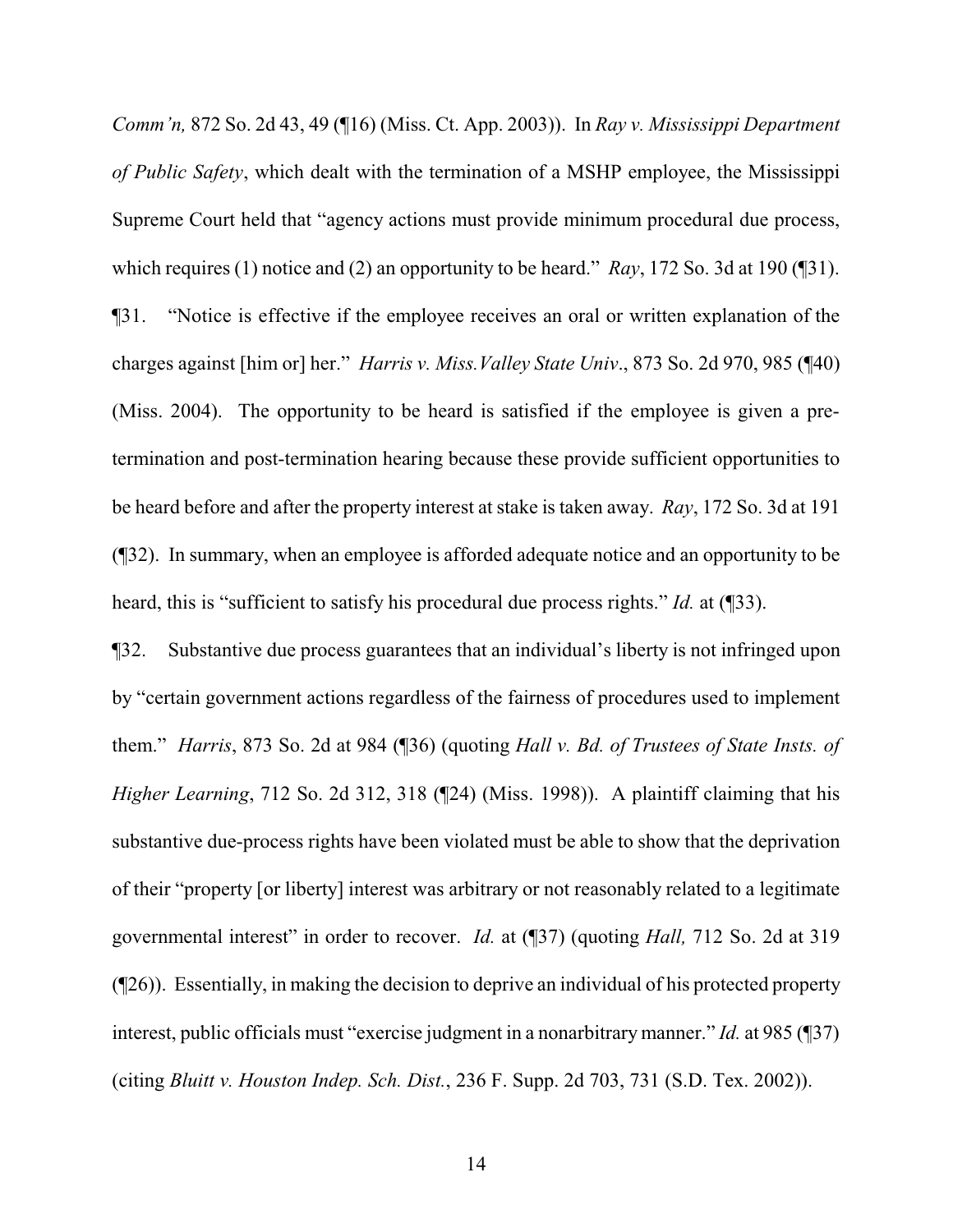#### *B. Due-process Rights under MSPB Rule 9.3*

¶33. The due-process afforded to state employees under MSPB Rule 9.3 is similar to the due-process rights under the constitution. An employee who is dismissed or adversely affected must be provided written notice and a fundamentally fair hearing in accordance with the "rules and regulations of the State Personnel Board complying with due process of law." Miss. Code Ann. § 25-9-127(1) (Rev. 2018). The MSPB's Policy and Procedures manual requires the pre-hearing and post-hearing written notices to include the reason(s) for the proposed and final disciplinary action. Miss. State Pers. Bd. Pol'y & Proc. Manual, R. 9.3A (2019). The manual also requires that these notices "be specific by setting forth the particular group offense(s) violated and the charge(s) or ground(s) upon which the disciplinary action is predicated." *Id.* It additionally mandates that the employee be given an opportunity to respond to these notices and that notice must be "presented to the employee at least seven (7) working days prior to the conference." *Id.* at R. 9.3. Finally, the reason(s) listed in the notices should be the only one(s) addressed "throughout the entire appeals process." *Id.* at R. 9.3A.

## *C. Carl's Alleged Due-process Violations*

¶34. Applying these rules and precedents, we find that Carl's due-process rights were not violated. Carl was personally given a notice letter on January 11, 2018, by Lieutenant Roger Moore of the MBI. The notice letter formally notified Carl of the personnel policy violations the agency contended he had committed. The "Narrative Statement of Charges" identified the particular group offense violated and a factual statement of the conduct that supported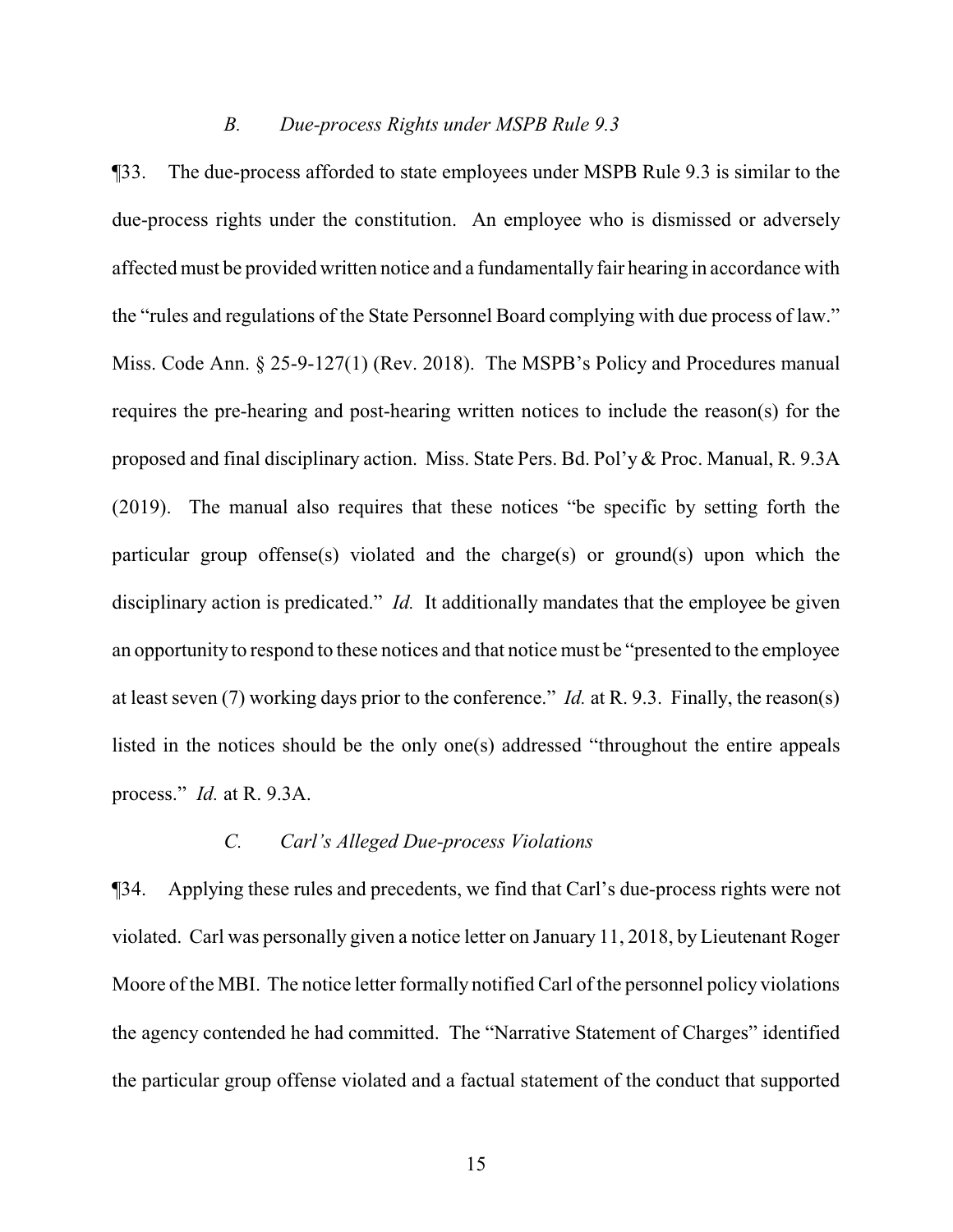the alleged violations. Carl was informed in the notice letter that a disciplinary hearing had been scheduled for February 6, 2018, to determine the validity of the charges filed against him. This written notice was presented to Carl "at least seven (7) working days prior" to the disciplinary hearing and thereby gave Carl adequate time to respond. Although there is no transcript of the pre-termination hearing on the record, there are several references in the MEAB hearing transcript showing that Carl was represented bycounsel at the MHSP hearing and that he was given the opportunity to testify and present witnesses. Carl was given a second opportunity to prove his case before the MEAB, where again he was represented by counsel and given an opportunity to be heard and present witnesses. Thus, Carl was afforded adequate procedural due process of law.

¶35. Carl's only due-process-violation argument concerns the substance of the notice he was given. He claims that it contained only two underlying facts to support the offenses charged, namely, that he had criminal charges pending for alleged telephone harassment and that he failed to turn in his cell phone or laptop. However, the "Facts" portion of the "Narrative Statement of Charges" said that the offending conduct was not that Carl had criminal charges *pending*, but that he had been *arrested and charged* with cyberstalking and telephone harassment, which is a Group III #13 offense. The "Facts" also said that "an Internal Affairs investigation revealed that MSGT Smith sent some of these harassing messages from his state issued cell phone and possibly from his state issued laptop." This fact supported the Group III #12 offense of unauthorized use or misuse of State property or records. So Carl was also given notice of a charge of misuse of his State-issued cell phone.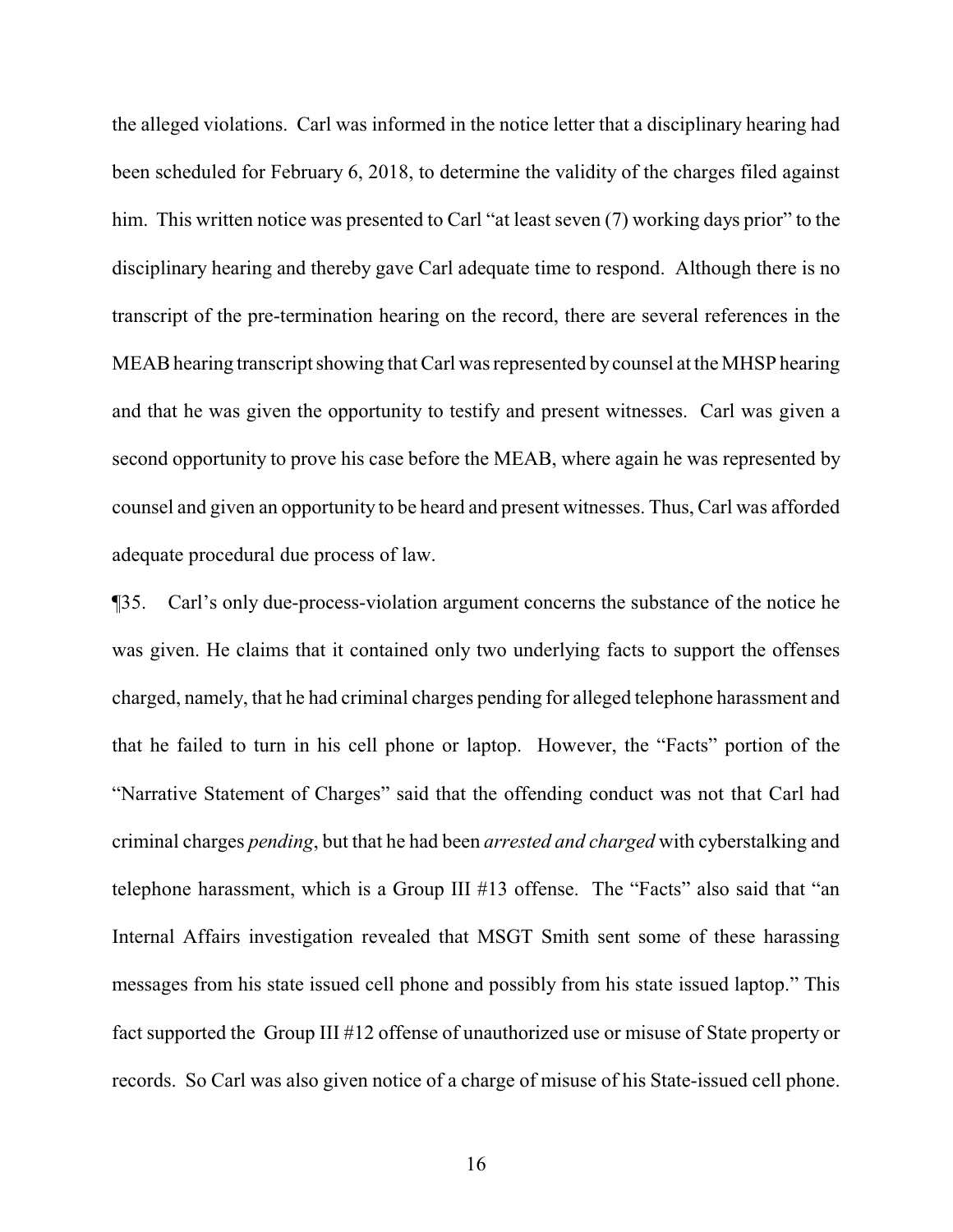While the "Narrative Statement of Charges" did not directly link each of the Group offenses set out with the facts specifically, or particularly, the factual statement nevertheless provided a factual basis for each offense listed.

¶36. The MEAB order affirming Carl's termination contained a summary of the facts that led to Carl's termination and noted that Carl was unable to present any evidence to refute the charges against him set forth in the "Narrative Statement of Charges." The MEAB heard testimony and was presented documents to review. It is the MEAB decision that we examine to determine whether it was supported by substantial evidence. *Bynum v. Miss. Dep't of Educ.*, 906 So. 2d 81, 91 (¶17) (Miss. Ct. App. 2004). "Because it is the decision of the EAB that is under appellate review, if that decision is supported by substantial evidence, we may not interfere even if, viewed another way, the evidence would have provided substantial support for the opposite outcome." *Id.* A review of the MEAB hearing transcript and exhibits substantiates the MEAB's findings. Oliver's investigation revealed proof that Carl used his State-issued phone to make several of the harassing text messages, which were entered into evidence. These included Carl's threats to a third party, Goforth, using his position as an investigator. The text messages indisputably proved this, and Carl did not deny any of his behavior. In addition, documents showed Carl had been arrested for making these harassing calls. Carl did not dispute this, although he pointed out that on appeal, the charges were dismissed.

¶37. Carl cites *Bynum, supra,* to support his due-process notice argument, but *Bynum* is factually distinguishable in many respects and is not applicable to this case. In *Bynum*, this

17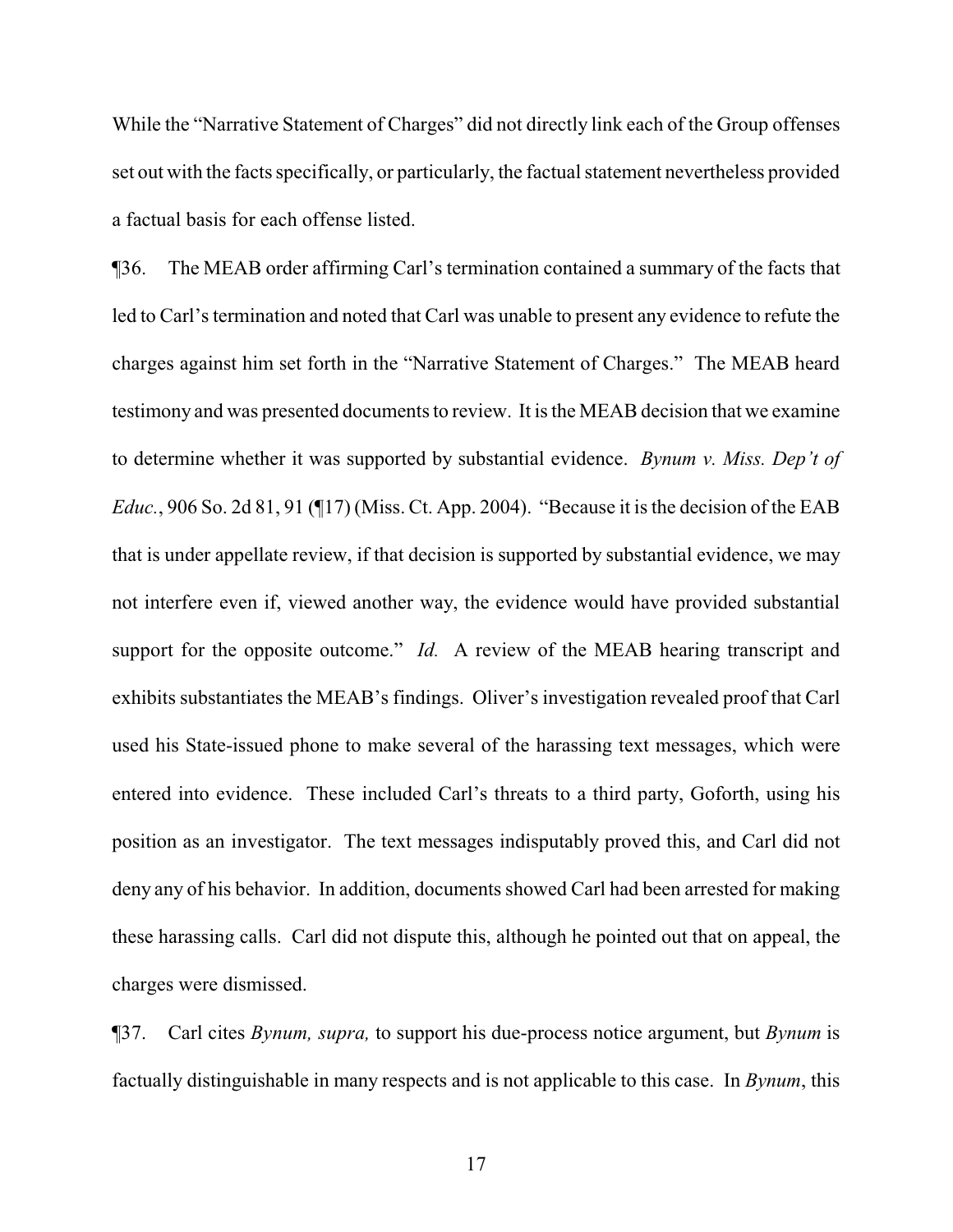Court held that Bynum was not afforded proper notice of one of the grounds for her termination because she *first* received notice of the challenged ground *in her termination letter. Id.* at 105 (¶85). Thus, she had no opportunity to raise a defense prior to her termination. *Id.* Here Carl was given notice of all the reasons relied on for his termination before his pre-termination hearing, and both that hearing officer and the MEAB hearing officer found merit to most of them.

¶38. Carl also argues that the facts about his arrest, which supports the Group III #13 and #14 offenses, have been rendered moot because the charges against him in justice court were later dismissed by the circuit court. However, the Group III #13 offense is not limited to *convictions* for acts or conduct constituting a felony or misdemeanor. According to MDPS policies, discipline for Group III offenses can be based on merely being *arrested* for such crimes. Carl did not argue that termination for a single arrest violated his due-process rights; he only argued that the ultimate dismissal of the charges absolved him. Moreover, Carl was terminated for more than just his arrest. He misused his State-issued cell phone to threaten his wife and others, which is a significant violation of MDPS policy.

¶39. Carl also argues that because the hearing officer dismissed the MDPS Group III #19 offense, failing to cooperate in an investigation when he did not produce his laptop, he should not have been terminated. But this argument is irrelevant because our examination focuses on whether the record substantially supports the reasons that the MEAB did find justified his termination, not those that were dismissed.

¶40. In light of the preceding, we find that Carl's procedural due-process rights of notice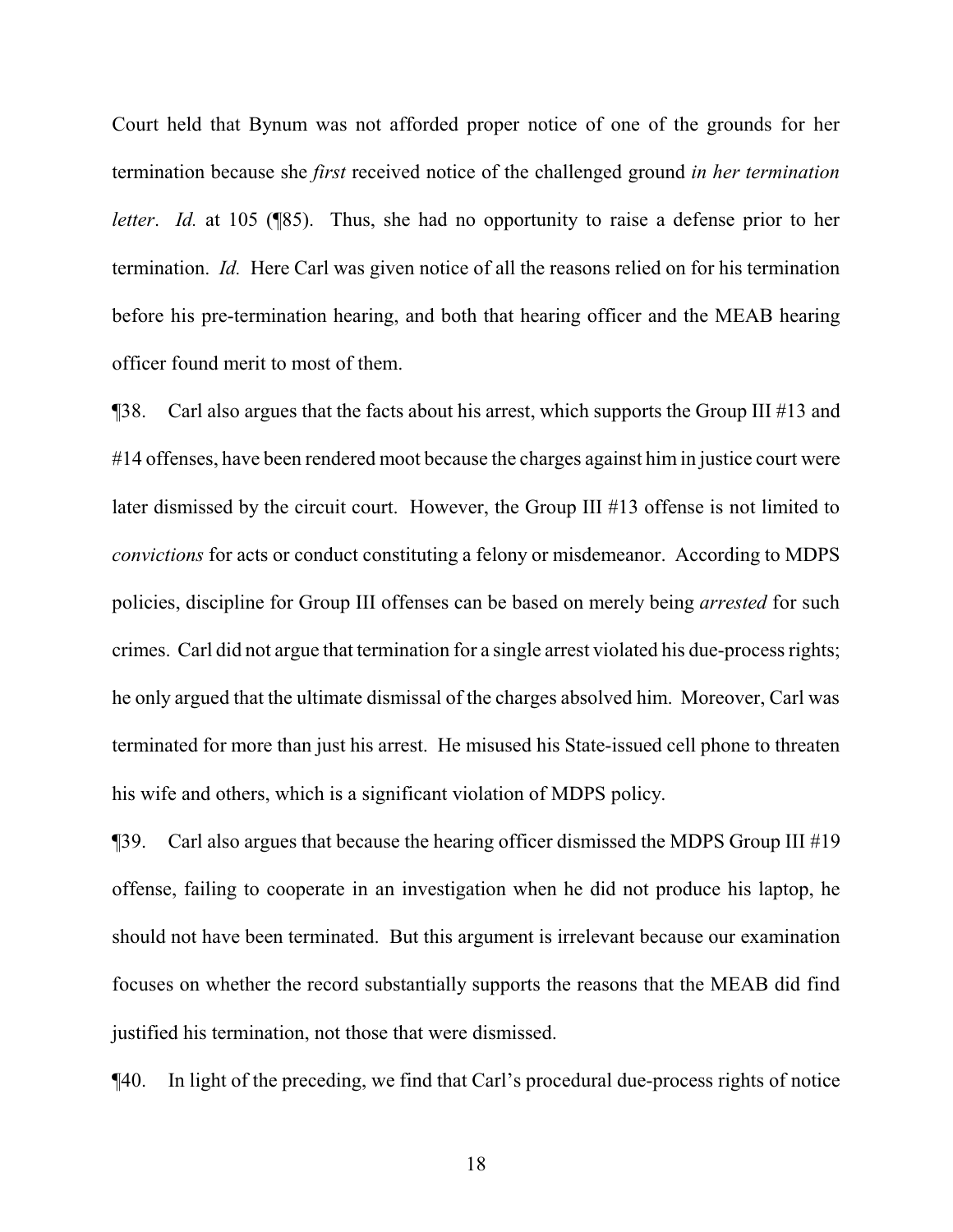and an opportunity to be heard were adequately protected. Moreover, as discussed below, Carl's termination for just cause was supported by substantial evidence and thus was not arbitrary. Consequently, there was no violation of Carl's substantive due-process rights.

## **II.** Whether interpersonal, unpublished communications between Carl **and Kendyl can support cause for termination.**

¶41. Carl next argues that there was no good cause for his termination, claiming that "interpersonal, unpublished communications" between him and his wife could not, and did not, support his termination. MDPS responds that there was ample evidence, including these communications and other conduct that constituted good cause for Carl's termination and that Carl failed to meet his burden of rebutting the evidence presented against him.

¶42. Any department, agency, or institution that dismisses a state employee is required to show that the dismissal was a result of inefficiency on the employee's part or was based on other good cause. Miss. Code Ann. § 25-9-127(1). Good-cause determination is guided by the particular facts and circumstances of each case and is found to exist upon a finding of substantial evidence. *Ray*, 172 So. 3d at 187 (¶¶15-16). Our role is to determine whether there was "substantial (that is, more than a scintilla of) evidence" for the MEAB hearing officer to conclude that there was good cause for Carl's termination. *Id.* at (¶16). Substantial evidence is evidence that "affords a substantial basis of fact from which the fact in issue can be reasonably inferred." *Id.* (quoting *State Oil & Gas Bd. v. Miss. Mineral & Royalty Owners Ass'n*, 258 So. 2d 767, 769 (Miss. 1971)).

¶43. This Court has upheld termination for good cause in numerous cases after reviewing the record and finding the termination substantially supported by the evidence. *See Ray*,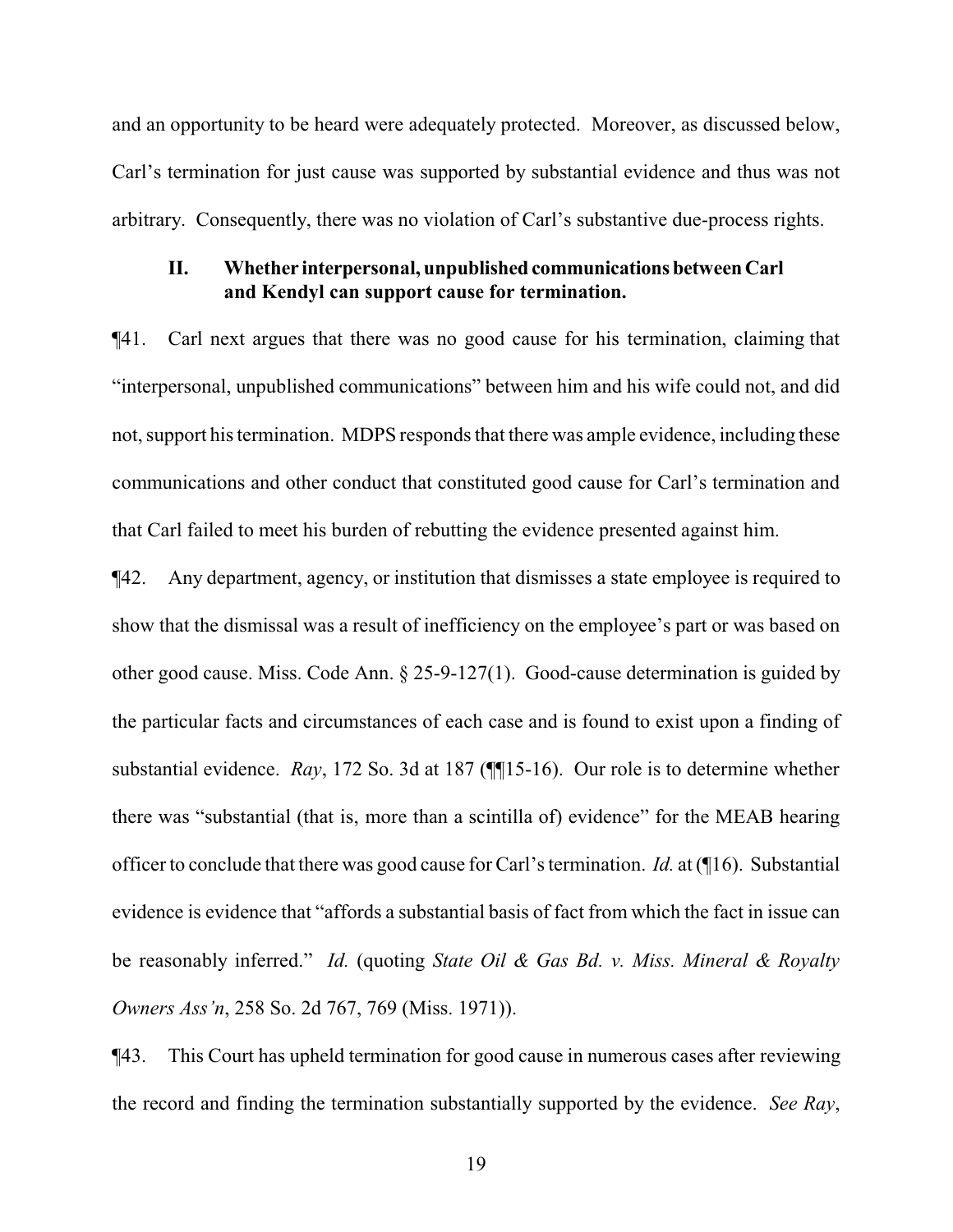*supra* (holding good cause existed for the termination of a highway patrol employee for falsifying or writing invalid tickets to increase his ticket activity); *Miss. Bureau of Narcotics v. Stacy*, 817 So. 2d 523, 528 (¶¶16, 18) (Miss. 2002) (holding that there was substantial evidence to support the good-cause termination of an employee after an altercation with his in-laws that resulted in a conviction for simple assault); *Wilburn v. Miss. Highway Safety Patrol*, 795 So. 2d 575, 578 (¶15) (Miss. Ct. App. 2001) (affirming the termination of a highway patrol employee for falsifying records and writing additional false citations for drivers that resulted in unpaid fines when he neglected to seek dismissal of these fake citations). In other cases, after a similar review the appellate court has reversed an MEAB finding if not supported by the record. *See Richards v. Miss. Dep't of Pub. Safety*, 318 So. 3d 1150, 1153 (¶2) (Miss. Ct. App. 2020) (reversing the MEAB's finding that there was no substantial evidence to support a highway patrol employee's termination for allegedly reporting to work while under the influence of controlled substances).

¶44. Here, Carl argues that unpublished communications between him and his wife cannot constitute cause for termination. But he cites no authority for the exclusion of private interspousal communications as grounds for termination, especially when it is repeated and done with the use of a State-issued phone. Rather, Carl argues that the MDPS had no policy against the use of foul language outside the work place. As support, he cites an unemployment-benefits case where this Court held that the defendant's use of foul language against another worker did not amount to misconduct because his conduct was an "isolated incident of poor judgment." *SkyHawke Techs. LLC v. Miss. Dep't of Empl. Sec.*, 110 So. 3d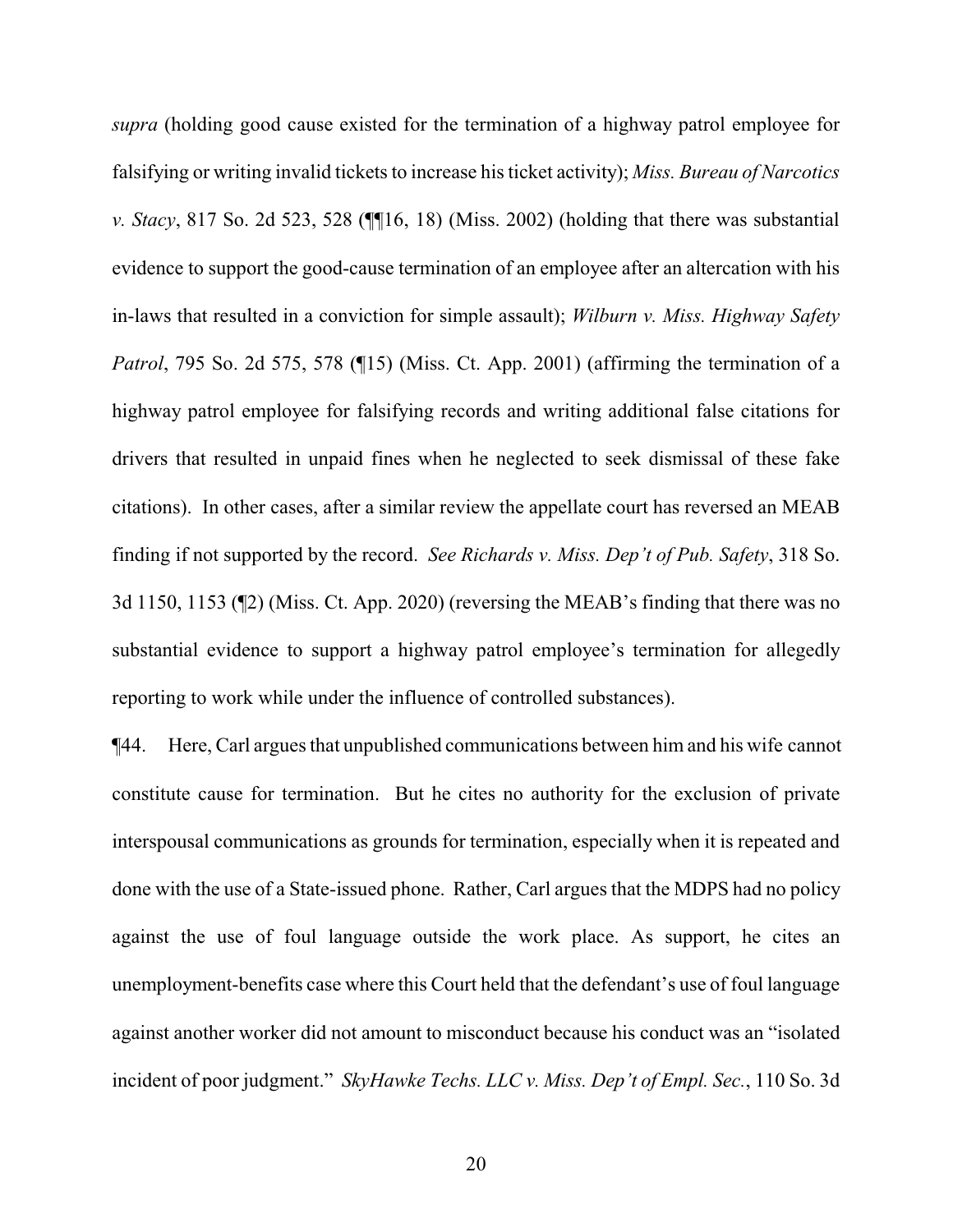327, 331 (¶14) (Miss. Ct. App. 2012). However, the facts in *SkyHawke* are clearly distinguishable from the facts of this case. In *SkyHawke,* the defendant used his personal phone to send a coworker "vulgar text messages" in retaliation after a coworker "called him an obscene name." *Id.* at 329 (¶2). In holding that there was insufficient proof of misconduct, the Court noted the defendant's testimony that he was "unaware of any policy against the use of foul language," that this was a single isolated incident, and that the rule was not "fairly and consistently enforced." *Id.* at 331 (¶14). In this case, Carl sent multiple harassing text messages to his wife and others, often using his State-issued phone, in direct violation of MDPS policy. It was not an isolated incident but continued for months, upsetting not only his wife but his family and friends. Clearly, *SkyHawke* is inapplicable.

¶45. Moreover, phone calls and texts formed the basis for one of the reasons for Carl's termination—his arrest for misdemeanor telephonic harassment. For the undisputed fact of his arrest, and the undisputed proof of Carl's misuse of his State-issued cell phone in making the calls and sending the texts, the MDPS terminated him. The later dismissal of the telephone harassment charges in no way erased the fact that Carl had been arrested for these charges and that he had misused his State-issued cell phone.

¶46. After a review of the record, we find that there was substantial evidence to support the MEAB's finding that there was good cause for Carl's termination. Hence, the MEAB's decision to affirm MDPS's action was not arbitrary and capricious.

#### **III. Whether uncorroborated hearsay can support Carl's termination.**

¶47. Carl argues that the record consists of uncorroborated hearsay and refers to Oliver's

21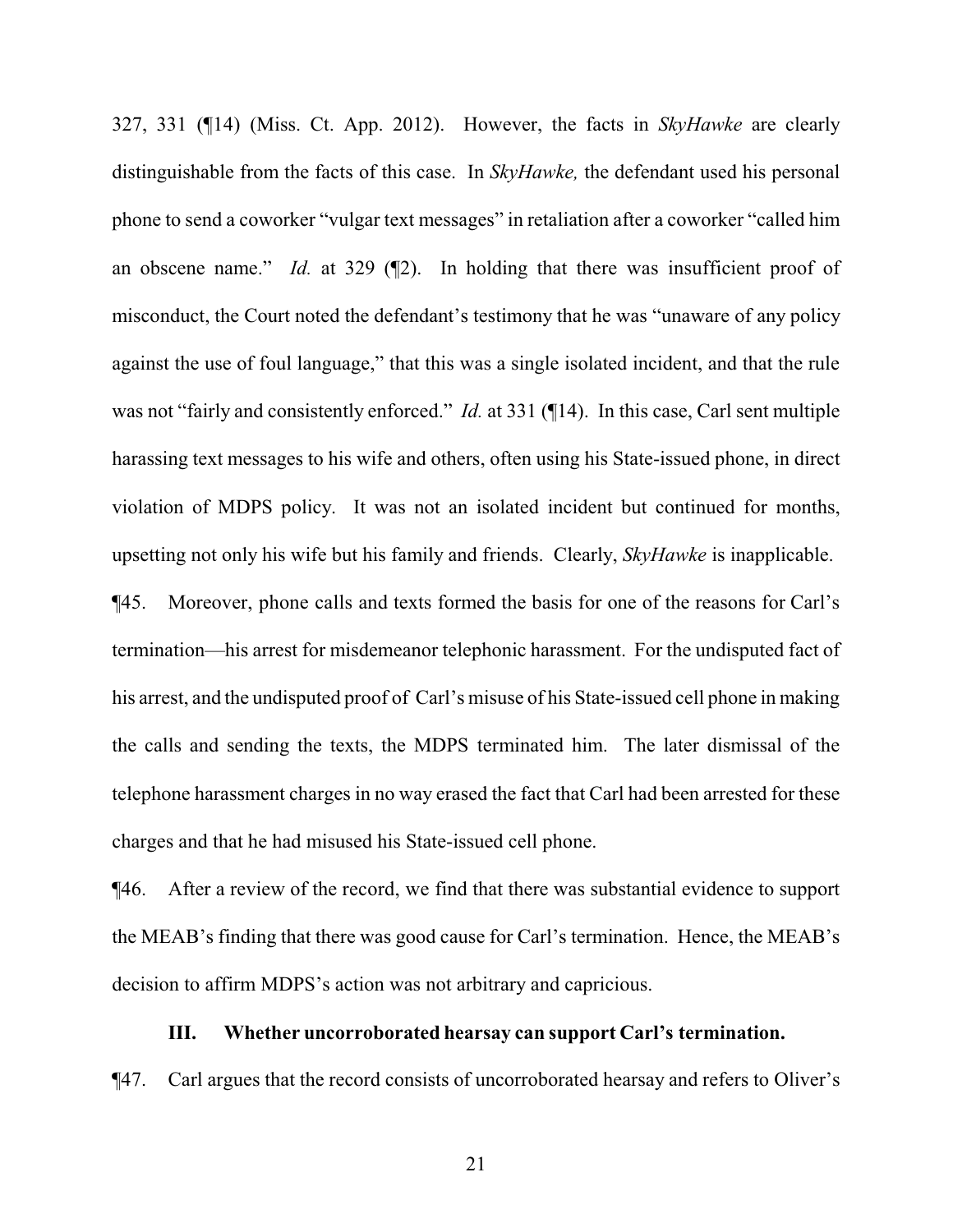testimony about conversations with Kendyl in which she said she was afraid of Carl. The hearing officer did not include this testimony or Kendyl's alleged fear of Carl as a basis for Carl's termination. To the contrary, the record contains the numerous texts and emails that Carl admitted he sent. These constitute nonhearsay evidence that supports the MEAB's findings. Moreover, Carl made no objection during the MEAB hearing to the admission of Oliver's testimonyconcerning Kendyl's communications to him. Consequently,Carl waived his right to challenge it now on appeal. *See Carr v. State,* 873 So. 2d 991, 1004 (¶35) (Miss. 2004) (stating that counsel must object to any evidence in order to preserve his challenge on appeal). Therefore, Carl's argument concerning the MEAB's alleged reliance on uncorroborated hearsay to affirm his termination is without merit.

## **Conclusion**

¶48. Because Carl was provided notice of the charges against him and an opportunity to be heard on those charges, we find no merit to Carl's claim of violations of his procedural due process. Nor was there any violation of Carl's substantive due-process rights or rights under MSPB Rule 9.3 because the MEAB's decision of just cause for the termination was supported by substantial evidence and was not arbitrary. Carl's claims that he was terminated because of communications with his wife and that the MEAB decision was based on uncorroborated hearsay are also without merit. Therefore, we affirm the circuit court's decision.

#### ¶49. **AFFIRMED.**

## **BARNES, C.J., CARLTON AND WILSON, P.JJ., GREENLEE, WESTBROOKS, LAWRENCE, McCARTY, SMITH AND EMFINGER, JJ.,**